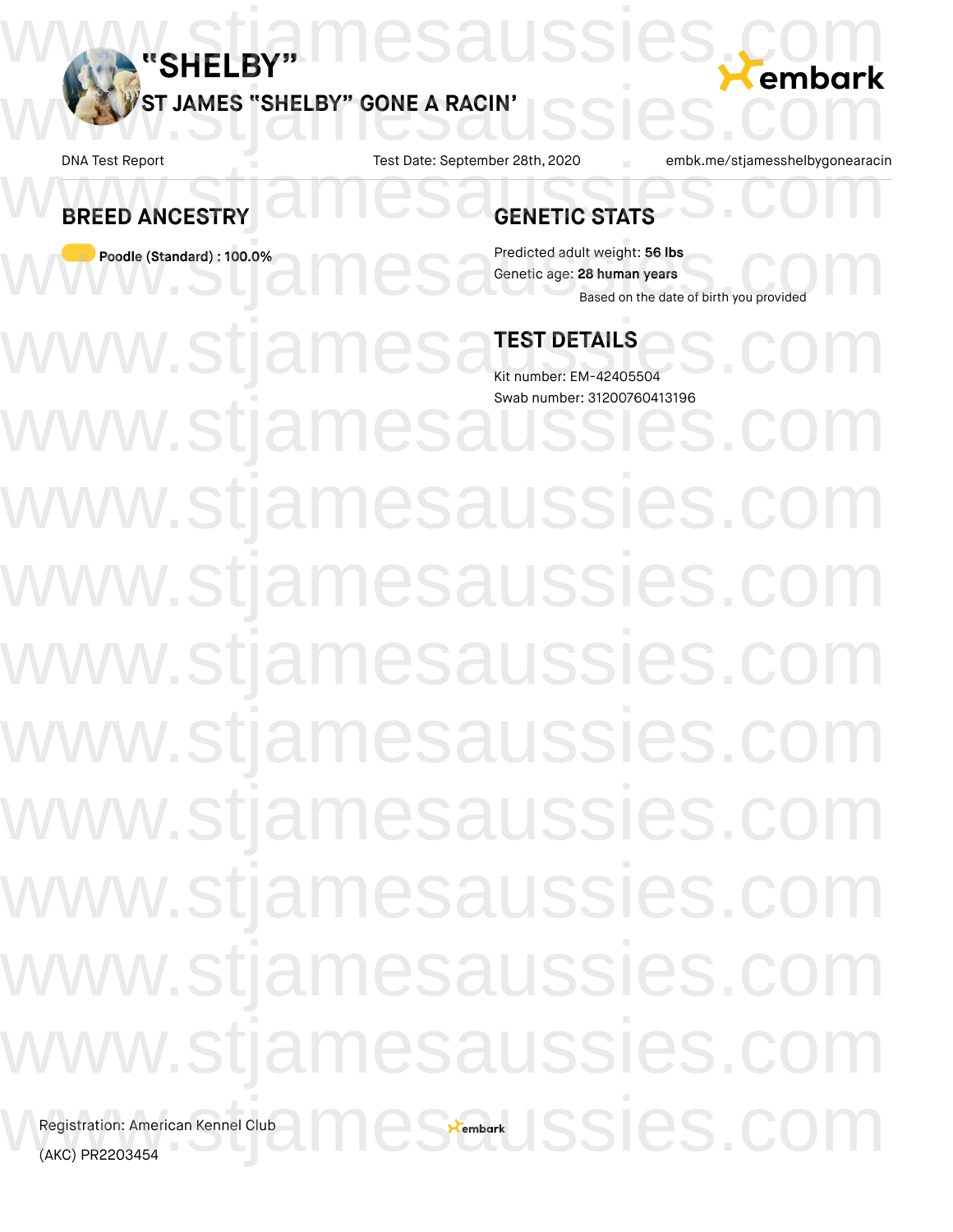**"SHELBY"**

DNA Test Report Test Date: September 28th, 2020 embk.me/stjamesshelbygonearacin WWSTJAMES "SHELBY" GONE A RACIN' SSIES.COM

# **POODLE (STANDARD)** DNA Test Report Test Date: September 28th, 2020 embk.me/stjamesshelbygonearacii<br>
POODLE (STANDARD)

www.stjamesaussies.com

**ST JAMES "SHELBY" GONE A RACIN'**

The Standard Poodle is a popular, water-loving dog used for centuries as a bird dog and popular pet. Poodles were established in Germany by the 15th century. Oddly enough, they are the national dog breed of France, and they were the most popular breed of dog in the United States throughout the 1960s and 70s. They're still quite popular today, owing to their intelligence, trainability, and non-shedding coats. Although well-known for their fancy fur,they're one of the most intelligent breeds of dog and require a lot of exercise and stimulation. The Standard Poodle is a popular, water-loving dog used for centuries as a bird dog<br>and popular pet. Poodles were established in Germany by the 15th century. Oddly<br>enough, they are the national dog breed of France, and the breed of dog in the United States throughout the 1960s and 70s. They're still quite<br>popular today, owing to their intelligence, trainability, and non-shedding coats.<br>Although well-known for their fancy fur, they're one of

ussies.cc

**Fun Fact** From 1989 to 1991, John Suter raced a team of Poodles in the Iditarod. Although his teams placed in the back half of the pack, he managed to win \$2,000 in prize money before retiring his poodle team. The Iditarod has since changed its rules to specify that only northern dog breeds can compete. Registration: saussies. saussies.co saussies esaussies.co stjamesaussies.com/ w.stjamesaussies. w.stjamesaussies.co w.stjamesaussies.co Wegistration: W.Stjamessembark JSSies.com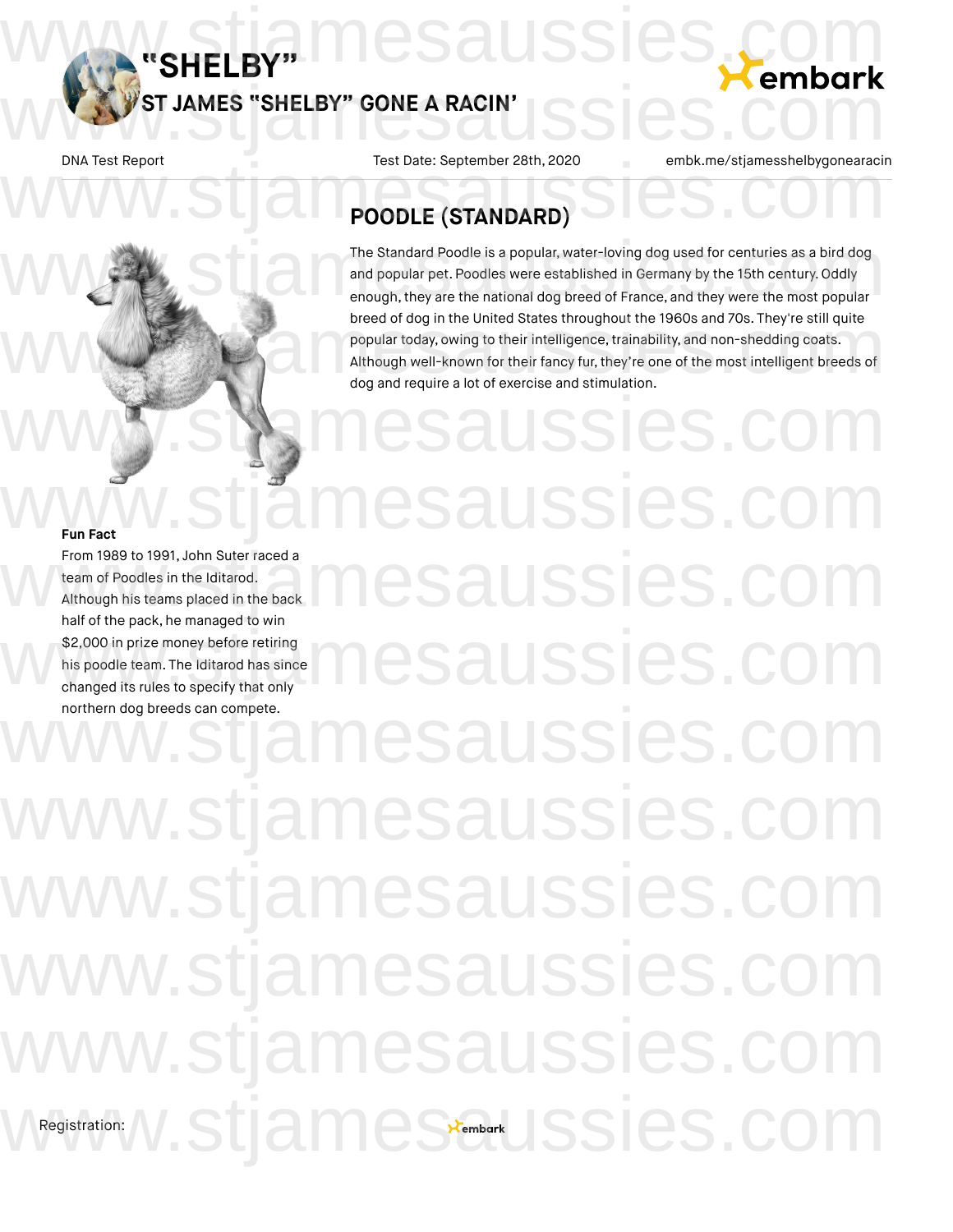

# **MATERNAL LINE** DNA Test Report Test Date: September 28th, 2020 embk.me/stjamesshelbygonearacii<br>
MATERNAL LINE

# www.stjames.com www.stjamesaussies.com www.stjamesaussies.com www.stjamesaussies.com

www.stjamesaussies.com

Through Shelby's mitochondrial DNA we can trace her mother's ancestry back to where dogs and people first became friends. This map helps you visualize the routes that her ancestors took to your home. Their story is described below the map. Through Shelby's mitochondrial DNA we can trace her mother's ancestry back to where dogs and people first became friends. This<br>map helps you visualize the routes that her ancestors took to your home. Their story is describ

### **HAPLOGROUP: B1**

B1 is the second most common maternal lineage in breeds of European or American origin. It is the female line of the majority of Golden Retrievers, Basset Hounds, and Shih Tzus, and about half of Beagles, Pekingese and Toy Poodles. This lineage is also somewhat common among village dogs that carry distinct ancestry from these breeds. We know this is a result of B1 dogs being common amongst the European dogs that their conquering owners brought around the world, because nowhere on earth is it a very common lineage in village dogs. It even enables us to trace the path of (human) colonization: Because most Bichons are B1 and Bichons are popular in Spanish culture, B1 is now fairly common among village dogs in Latin America. HAPLOGROUP: B1<br>B1 is the second most common maternal lineage in breeds of<br>European or American origin It is the female line of the frequently in Poodles

### **HAPLOTYPE: B88**

Part of the B1 haplogroup, this haplotype occurs most frequently in Poodles.

carry distinct ancestry from these breeds. We know this is a<br>result of B1 dogs being common amongst the European dogs<br>that their conquering owners brought around the world,<br>because nowhere on earth is it a very common line village dogs. It even enables us to trace the path of (human)<br>colonization: Because most Bichons are B1 and Bichons are<br>popular in Spanish culture, B1 is now fairly common among www.stjamesaussies.com **Eenbark SSIES.C**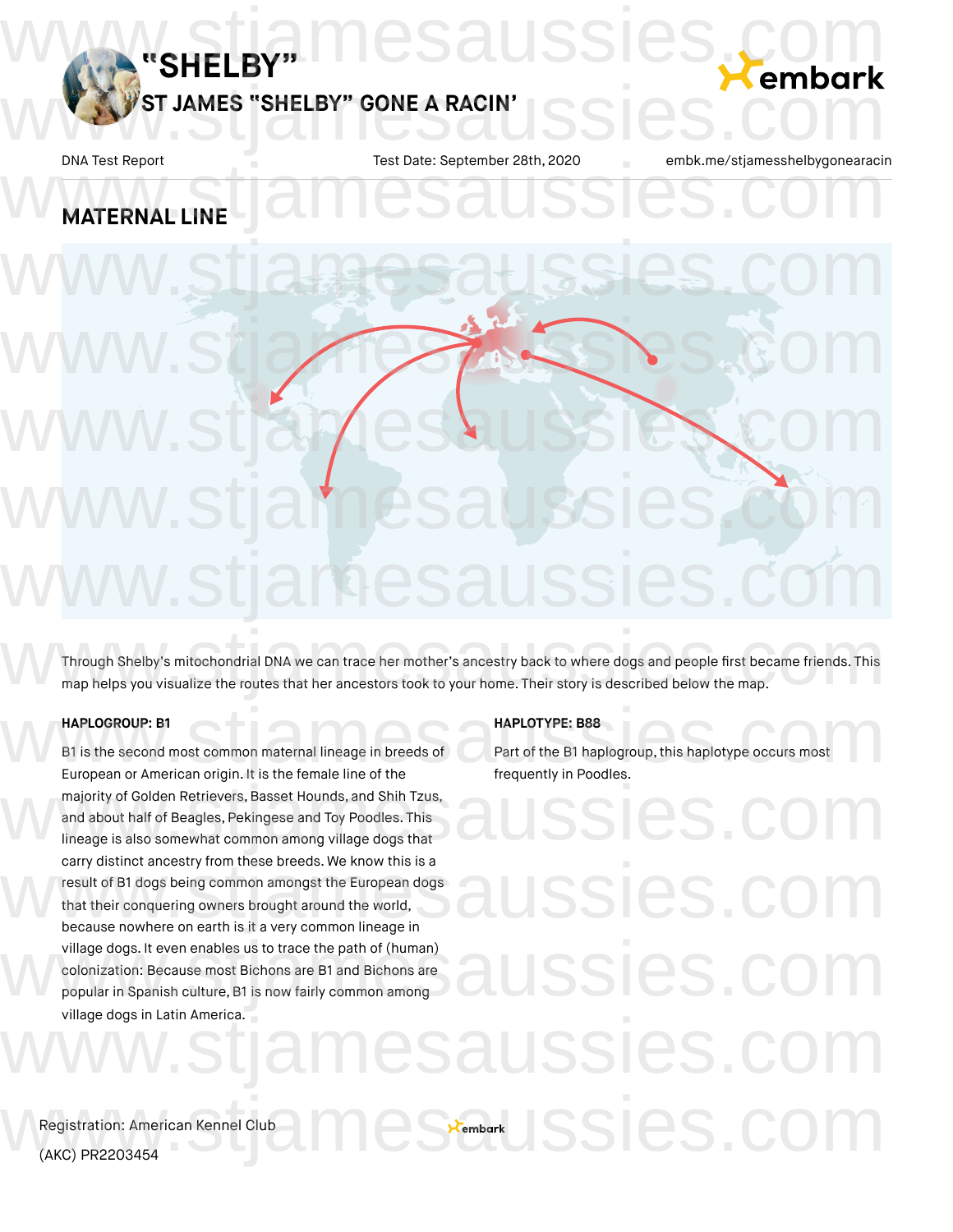

# **TRAITS: COAT COLOR** DNA Test Report Test Date: September 28th, 2020 embk.me/stjamesshelbygonearacii<br>
TRAITS: COAT COLOR

TRAIT **AND ACALLE CLOCK COMPRESULT** 

# **E Locus (MC1R)** WWW.stjamesaussies.com

The E Locus determines if and where a dog can produce dark (black or brown) hair. Dogs with two copies of the recessive **e** allele do not produce dark hairs at all, and will be "red" over their entire body. The shade of red, which can range from a deep copper to yellow/gold to cream, is dependent on other genetic factors including the Intensity loci. In addition to determining if a dog can develop dark hairs at all, the E Locus can give a dog a black "mask" or "widow's peak," unless the dog has overriding coat color genetic factors. Dogs with one or two copies of the **Em** allele usually have a melanistic mask (dark hairs at all, the E Locus can<br>Dogs with one or two copies of the **Em** allele usually have a melanistic mask (dark facial hair as commonly seen in the German Shepherd and Pug).Dogs with no copies of **Em** but one or two copies of the **Eg** allele usually have a melanistic "widow's peak" (dark forehead hair as commonly seen in the Afghan Hound and Borzoi, where it is called either "grizzle" or "domino"). The E Locus determines if and where a dog can produce dark (black or brown) hair. Dogs with two copies<br>of the recessive e allele do not produce dark hairs at all, and will be "red" over their entire body. The shade seen in the German Shepherd and Pug). Dogs with no copies of **Em** but one or two copies of the **Eg** allele<br>usually have a melanistic "widow's peak" (dark forehead hair as commonly seen in the Afghan Hound and<br>Borzoi, where

**Can have a melanistic mask** (**E**<sup>m</sup>E)

### **K Locus (CBD103)**

**EX Locus (CBD103)**<br>The K Locus **K<sup>B</sup>** allele "overrides" the A Locus, meaning that it prevents the A Locus genotype from affecting coat color. For this reason, the K<sup>B</sup> allele is referred to as the "dominant black" allele. As a result, **More likely to have a**<br>dogs with at least one K<sup>B</sup> allele will usually have solid black or brown coats (or dogs with at least one **K<sup>B</sup> allele will usually have solid black** or brown coats (or red/cream coats if they are **ee** at the E Locus) regardless of their genotype at the A Locus, although several other genes could impact the dog's coat and cause other patterns, such as white spotting. Dogs with the k<sup>y</sup>k<sup>y</sup> genotype will show a coat color pattern based on the genotype they have at the A Locus. Dogs who test as  $K^B K^y$  may be brindle rather than black or brown. the dog's coat and cause other patterns, such as white spotting. Dogs with the k<sup>y</sup>k<sup>y</sup> genotype will show a<br>coat color pattern based on the genotype they have at the A Locus. Dogs who test as K<sup>B</sup>k<sup>y</sup> may be brindle<br>rathe

**More likely to have a mostly solid black or brown coat**  $(K^{\mathsf{B}} K^{\mathsf{B}})$ 

Registration: ww.stjamesaussies.cc ww.stjamesaussies. ww.stjamesaussies.co w.stjamesaussies.co Wegistration: W.Stjamessembark JSSies.com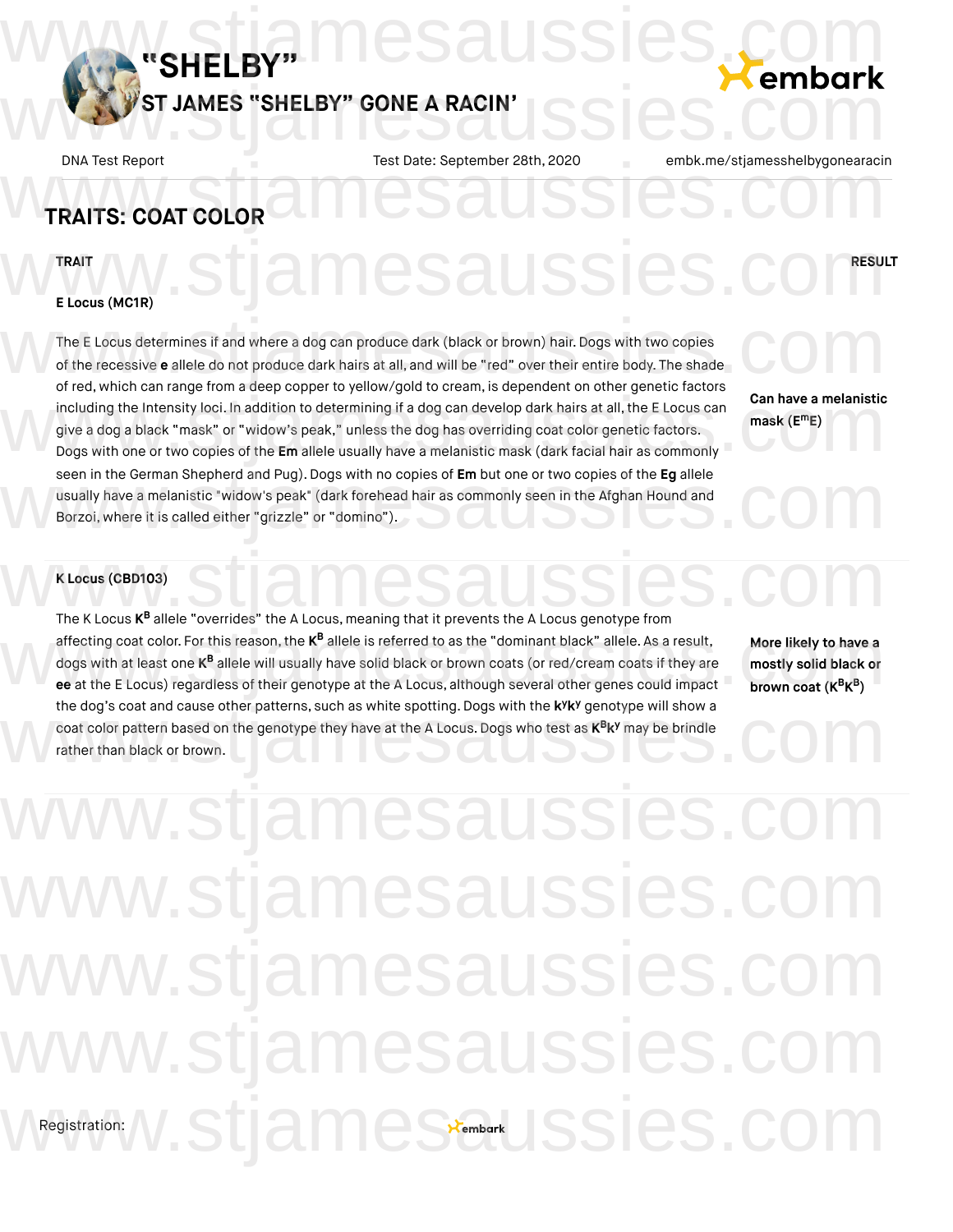

# DNA Test Report Test Date: September 28th, 2020 embk.me/stjamesshelbygonearacii<br>
TRAITS: COAT COLOR (CONTINUED)

### TRAIT **AND ACALLE CLOCK COMPRESULT**

# **Intensity Loci LINKAGE** WWW.stjamesaussies.com

Areas of a dog's coat where dark (black or brown) pigment is not expressed either contain red/yellow pigment, or no pigment at all. Five locations across five chromosomes explain approximately 70% of red pigmentation "intensity" variation across all dogs. Dogs with a result of **Intense Red Pigmentation** will likely have deep red hair like an Irish Setter or "apricot" hair like some Poodles, dogs with a result of **Intermediate Red Pigmentation** will likely have tan or yellow hair like a Soft-Coated Wheaten Terrier, and have deep red hair like an Irish Setter or "apricot" hair like some Poodles, dogs with a result of **Direct provides**<br>Intermediate Red Pigmentation will likely have tan or yellow hair like a Soft-Coated Wheaten Terrier, and mutations we test may not directly cause differences in red pigmentation intensity, we consider this to be<br>a linkage test. a linkage test. Areas of a dog's coat where dark (black or brown) pigment is not expressed either contain red/yellow<br>pigment, or no pigment at all. Five locations across five chromosomes explain approximately 70% of red<br>pigmentation "inte

**No impact on coat pattern (Intermediate Red Pigmentation)**

### **A Locus (ASIP)**

The A Locus controls switching between black and red pigment in hair cells, but it will only be expressed in dogs that are not ee at the E Locus and are k<sup>y</sup>k<sup>y</sup> at the K Locus. Sable (also called "Fawn") dogs have a mostly or entirely red coat with some interspersed black hairs. Agouti (also called "Wolf Sable") dogs have red hairs with black tips, mostly on their head and back.Black and tan dogs are mostly black or brown with mostly or entirely red coat with some interspersed black hairs. Agouti (also called "Wolf Sable") dogs have<br>red hairs with black tips, mostly on their head and back. Black and tan dogs are mostly black or brown with<br>lighte or brown coats. A Locus (ASIP)<br>The A Locus controls switching between black and red pigment in hair cells, but it will only be expressed<br>in dogs that are not ee at the E Locus and are kyky at the K Locus. Sable (also called "Eawn") dogs h

# **Not expressed (a a) y**

### **D Locus (MLPH)**

The D locus result that we report is determined by two different genetic variants that can work together to cause diluted pigmentation. These are the common **d** allele, also known as "**d1**", and a less common allele known as "**d2**". Dogs with two **d** alleles, regardless of which variant, will have all black pigment lightened ("diluted") to gray, or brown pigment lightened to lighter brown in their hair, skin, and sometimes eyes. There are many breed-specific names for these dilute colors, such as "blue", "charcoal", "fawn", "silver", and "Isabella". Note that in certain breeds, dilute dogs have a higher incidence of Color Dilution Alopecia.<br>There are many breed-specific names for these dilute colors, such as "blue", "charcoal", "fawn", "silver", (DD)<br>a Dogs with one **d** allele will not be dilute, but can pass the **d** allele on to their puppies. To view your dog's **d1** and **d2** test results, click the "SEE DETAILS" link in the upper right hand corner of the "Base Coat Color" section of the Traits page, and then click the "VIEW SUBLOCUS RESULTS" link at the bottom of the page. The D locus result that we report is determined by two different genetic variants that can work together to<br>cause diluted pigmentation. These are the common **d** allele, also known as "**d1**", and a less common allele<br>known Dogs with one **d** allele will not be dilute, but can pass the **d** allele on to their puppies. To view your dog's **d1**<br>and **d2** test results, click the "SEE DETAILS" link in the upper right hand corner of the "Base Coat Col

**Dark areas of hair and skin are not lightened (DD)**

# Registration: stiamesaussies.com/ WRegistration: W.Stjamessembark JSSies.com

esaussies.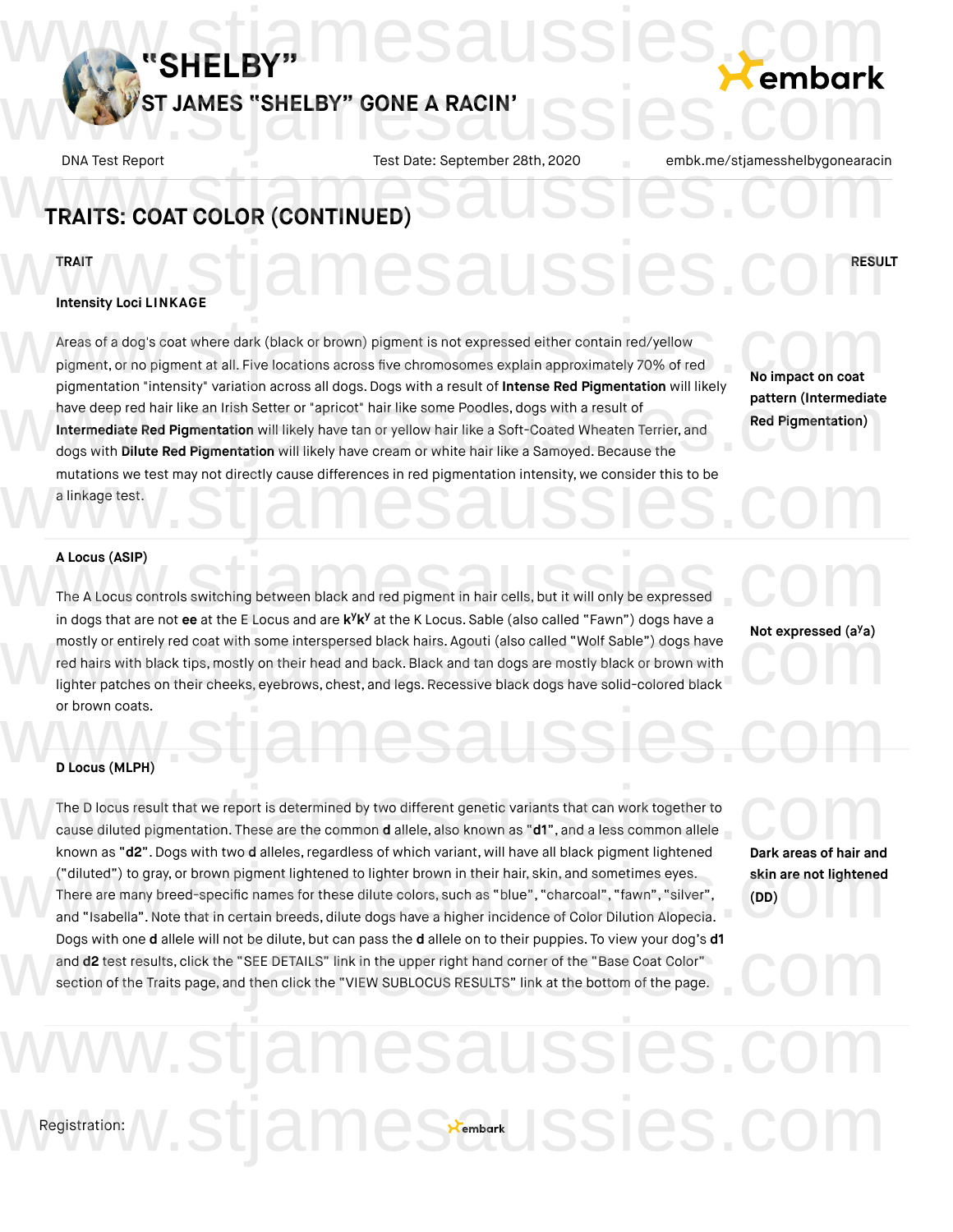

# DNA Test Report Test Date: September 28th, 2020 embk.me/stjamesshelbygonearacii<br>
TRAITS: COAT COLOR (CONTINUED)

### TRAIT **AND ACALLE CLOCK COMPRESULT**

# **B Locus (TYRP1)** WWW.stjamesaussies.com

Dogs with two copies of the **b** allele produce brown pigment instead of black in both their hair and skin. Dogs with one copy of the **b** allele will produce black pigment, but can pass the **b** allele on to their puppies. E Locus **ee** dogs that carry two **b** alleles will have red or cream coats, but have brown noses, eye rims, and footpads (sometimes referred to as "Dudley Nose" in Labrador Retrievers). "Liver" or "chocolate" is the preferred color term for brown in most breeds; in the Doberman Pinscher it is referred to as "red". Dogs with two copies of the b allele produce brown pigment instead of black in both their hair and skin.<br>Dogs with one copy of the b allele will produce black pigment, but can pass the b allele on to their puppies.<br>E Locus L'Ecocia de dogs that carry two D'anneses win have red or cream coats, but have brown hoses, eye mins, and<br>footpads (sometimes referred to as "Dudley Nose" in Labrador Retrievers). "Liver" or "chocolate" is the<br>preferred c

**Brown hair and skin (bb)**

### **Saddle Tan (RALY)**

Saddle Tan (RALY)<br>The "Saddle Tan" pattern causes the black hairs to recede into a "saddle" shape on the back, leaving a tan face, legs, and belly, as a dog ages. The Saddle Tan pattern is characteristic of breeds like the Corgi, Beagle, and German Shepherd.Dogs that have the **II** genotype at this locus are more likely to be mostly black with tan points on the eyebrows, muzzle, and legs as commonly seen in the Doberman Pinscher and the Rottweiler. This gene modifies the A Locus **a<sup>t</sup>** allele, so dogs that do not express **a<sup>t</sup>** are not influenced by this gene. face, legs, and belly, as a dog ages. The Saddle Tan pattern is characteristic of breeds like the Corgi,<br>Beagle, and German Shepherd. Dogs that have the II genotype at this locus are more likely to be mostly<br>black with tan by this gene.<br>WWW.Stiame@example.com

**Not expressed (NN)**

### **S Locus (MITF)**

The S Locus determines white spotting and pigment distribution. MITF controls where pigment is produced, and an insertion in the MITF gene causes a loss of pigment in the coat and skin, resulting in white hair and/or pink skin. Dogs with two copies of this variant will likely have breed-dependent white patterning, with a nearly white, parti, or piebald coat.Dogs with one copy of this variant will have more limited white spotting and may be considered flash, parti or piebald. This MITF variant does not explain all white spotting patterns in dogs and other variants are currently being researched. Some dogs may have small amounts of white on the paws, chest, face, or tail regardless of their S Locus genotype. s Locus (MITF)<br>The S Locus determines white spotting and pigment distribution. MITF controls where pigment is<br>produced, and an insertion in the MITF gene causes a loss of pigment in the coat and skin, resulting in white hair and/or pink skin. Dogs with two copies of this variant will likely have breed-dependent white<br>patterning, with a nearly white, parti, or piebald coat. Dogs with one copy of this variant will have more<br>limited wh small amounts of white on the paws, chest, face, or tail regardless of their S Locus genotype.

**Likely to have little to**

**no white in coat (SS)**

# Registration: w.stjamesaussies.c mesaussies.co amester Issies.com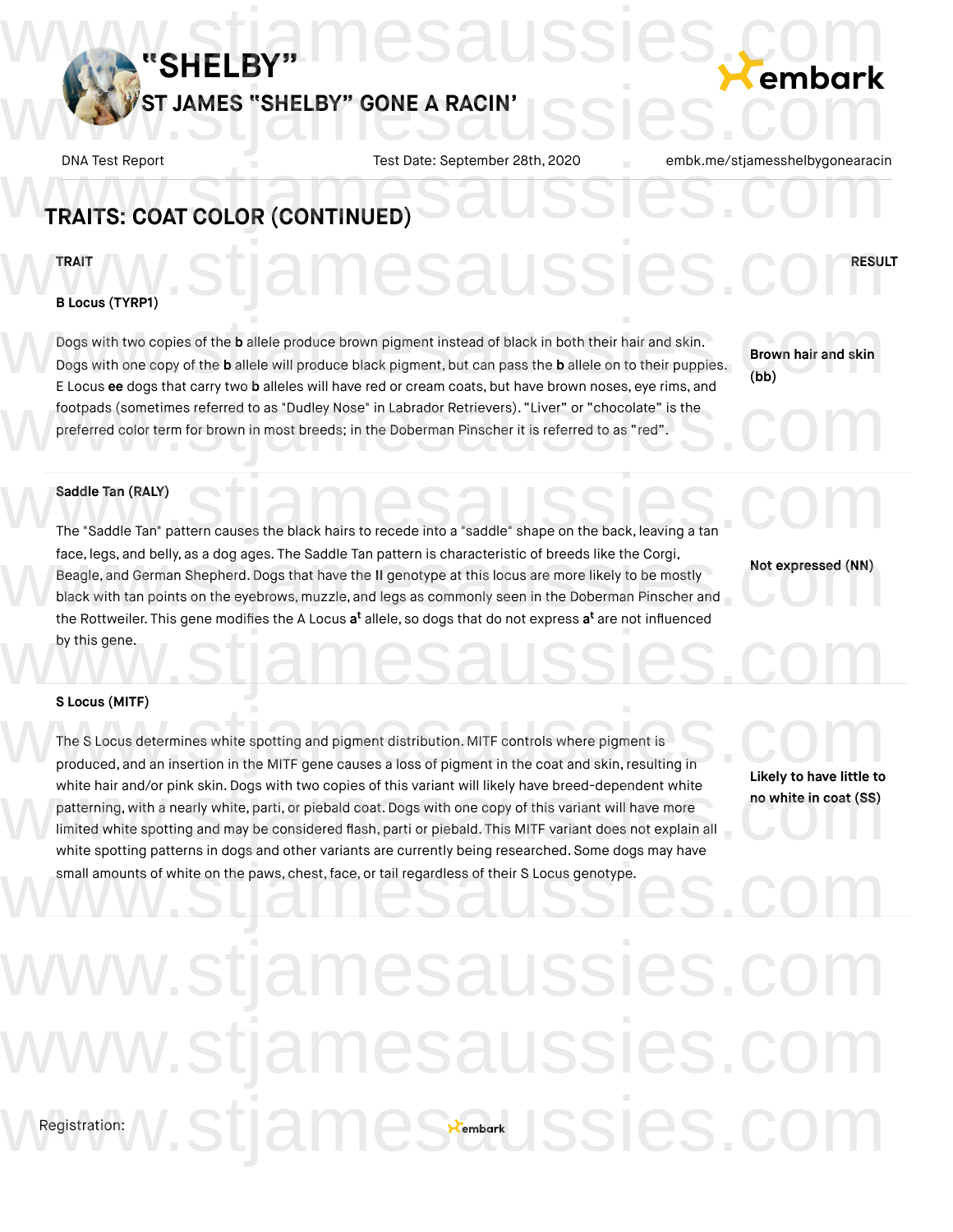

# DNA Test Report Test Date: September 28th, 2020 embk.me/stjamesshelbygonearacii<br>
TRAITS: COAT COLOR (CONTINUED)

### TRAIT **AND ACALLE CLOCK COMPRESULT**

# **M Locus (PMEL)** WWW.stjamesaussies.com

Merle coat patterning is common to several dog breeds including the Australian Shepherd, Catahoula Leopard Dog, and Shetland Sheepdog, among many others. Merle arises from an unstable SINE insertion (which we term the "M\*" allele) that disrupts activity of the pigmentary gene PMEL, leading to mottled or patchy coat color.Dogs with an **M\*m** result are likely to be phenotypically merle or could be "phantom" merle, that is, they have a merle allele that does not affect coat color. Dogs with an **M\*M\*** result are likely to be phenotypically merle or double merle.Dogs with an **mm** result have no merle alleles and are unlikely to have a merle coat pattern. Merle coat patterning is common to several dog breeds including the Australian Shepherd, Catahoula<br>Leopard Dog, and Shetland Sheepdog, among many others. Merle arises from an unstable SINE insertion<br>(which we term the "M\*" patchy coat color. Dogs with an M\*m result are likely to be phenotypically merle or could be "phantom"<br>merle, that is, they have a merle allele that does not affect coat color. Dogs with an M\*M\* result are likely to<br>be phe

Note that Embark does not currently distinguish between the recently described cryptic, atypical, have a merle coat pattern.<br>
Note that Embark does not currently distinguish between the recently described cryptic, atypical,<br>
atypical+, classic, and harlequin merle alleles. Our merle test only detects the presence, but of the SINE insertion. We do not recommend making breeding decisions on this result alone. Please pursue<br>further testing for allelic distinction prior to breeding decisions. further testing for allelic distinction prior to breeding decisions.

### **H Locus (Harlequin)**

H Locus (Harlequin)<br>
This pattern is recognized in Great Danes and causes dogs to have a white coat with patches of darker<br>
No harlequin alleles pigment. A dog with an **Hh** result will be harlequin if they are also **M\*m** or **M\*M\*** at the M Locus and are not **ee** at the E locus.Dogs with a result of **hh** will not be harlequin. This trait is thought to be homozygous lethal; a living dog with an **HH** genotype has never been found. pigment. A dog with an Hh result will be harlequin if they are also M\*m or M\*M\* at the M Locus and are not (hh)<br>ee at the E locus. Dogs with a result of hh will not be harlequin. This trait is thought to be homozygous<br>leth

**No harlequin alleles (hh)**

**No merle alleles (mm)**

# Registration: ww.stjamesaussies.co ww.stjamesaussies.c ww.stjamesaussies.co w.stjamesaussies.co Wegistration: W.Stjamessembark JSSies.com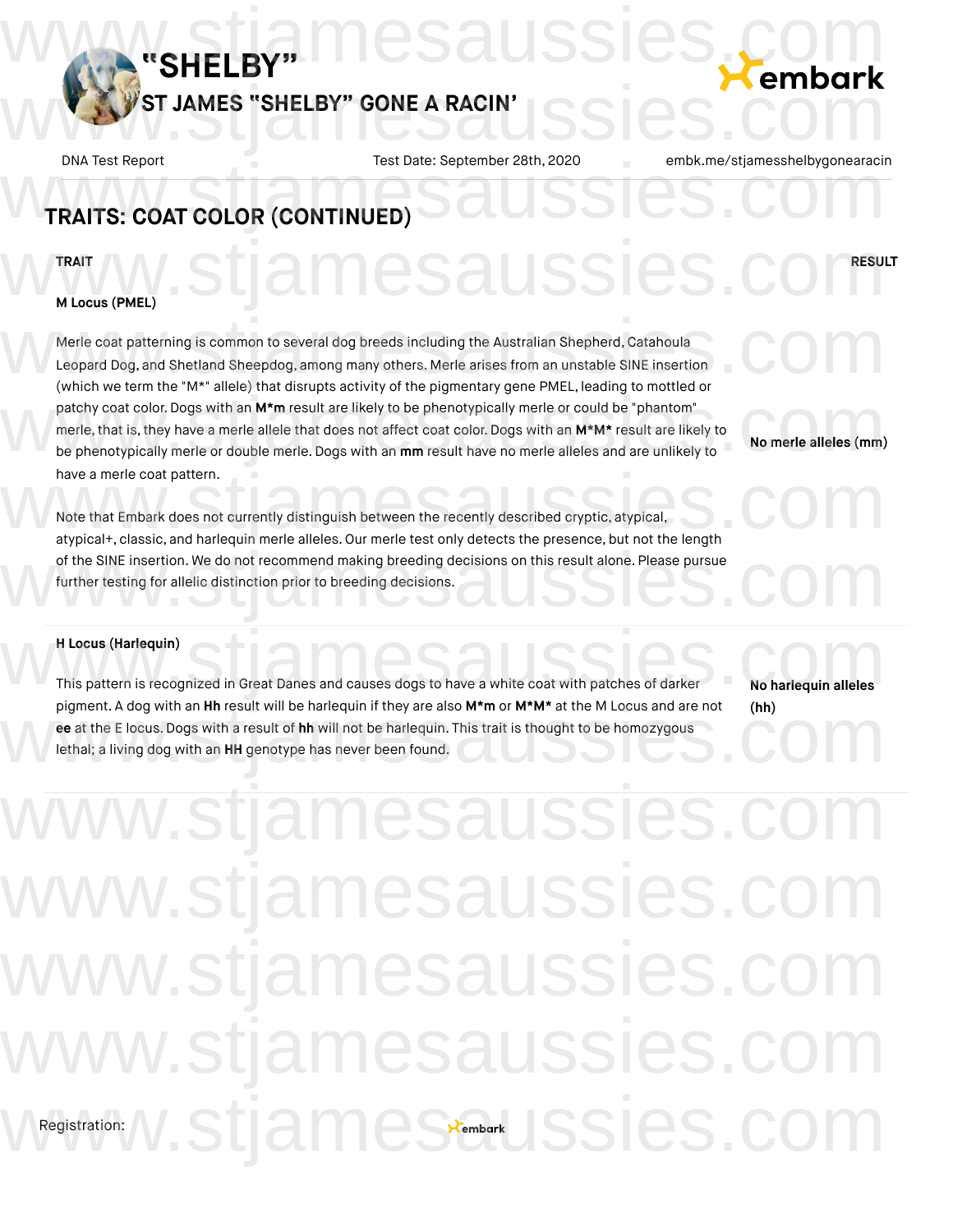

# **TRAITS: OTHER COAT TRAITS** DNA Test Report Test Date: September 28th, 2020 embk.me/stjamesshelbygonearacii<br>
TRAITS: OTHER COAT TRAITS

### TRAIT **AND ACALLE CLOCK COMPRESULT**

# **Furnishings (RSPO2) LINKAGE** WWW.stjamesaussies.com

Dogs with one or two copies of the **F** allele have "furnishings": the mustache, beard, and eyebrows characteristic of breeds like the Schnauzer, Scottish Terrier, and Wire Haired Dachshund. A dog with two **I** alleles will not have furnishings, which is sometimes called an "improper coat" in breeds where furnishings are part of the breed standard. The mutation is a genetic insertion which we measure indirectly using a linkage test highly correlated with the insertion. Dogs with one or two copies of the F allele have "furnishings": the mustache, beard, and eyebrows<br>
characteristic of breeds like the Schnauzer, Scottish Terrier, and Wire Haired Dachshund. A dog with two I (mustache, beard directly using a linkage test highly correlated with the insertion.

**Likely furnished (mustache, beard, and/or eyebrows) (FF)**

### **Coat Length (FGF5)**

The FGF5 gene is known to affect hair length in many different species, including cats, dogs, mice, and humans. In dogs,the **T** allele confers a long, silky haircoat as observed in the Yorkshire Terrier and the Long Haired Whippet. The ancestral **G** allele causes a shorter coat as seen in the Boxer or the American Staffordshire Terrier. In certain breeds (such as Corgi), the long haircoat is described as "fluff." humans. In dogs, the T allele confers a long, silky haircoat as observed in the Yorkshire Terrier and the<br>Long Haired Whippet. The ancestral G allele causes a shorter coat as seen in the Boxer or the American<br>Staffordshire

**Likely long coat (TT)**

### **Shedding (MC5R)**

Dogs with at least one copy of the ancestral **C** allele, like many Labradors and German Shepherd Dogs, are heavy or seasonal shedders, while those with two copies of the **T** allele, including many Boxers, Shih Tzus and Chihuahuas,tend to be lighter shedders.Dogs with furnished/wire-haired coats caused by RSPO2 (the furnishings gene) tend to be low shedders regardless of their genotype at this gene. W<sup>shedding</sup> (MCSR) Stiames Stiames Stiames 200 Library 1 alternative and German Shepherd Docs.com bogs with at least one copy of the ancestral C allele, ince hiarly capitations and definant difeptiend bogs, are<br>heavy or seasonal shedders, while those with two copies of the T allele, including many Boxers, Shih Tzus (CC

**Likely light shedding (CC)**

# **Hairlessness (FOXI3) LINKAGE** WHairlessness (FOXI3) LINKAGE AMESAUSSIES.COM

A duplication in the FOXI3 gene causes hairlessness over most of the body as well as changes in tooth shape and number. This mutation occurs in Peruvian Inca Orchid, Xoloitzcuintli (Mexican Hairless), and Chinese Crested (other hairless breeds have different mutations). Dogs with the **NDup** genotype are likely to be hairless while dogs with the **NN** genotype are likely to have a normal coat. The **DupDup** genotype has never been observed, suggesting that dogs with that genotype cannot survive to birth. Please note that this is a linkage test, so it may not be as predictive as direct tests of the mutation in some lines. A duplication in the FOXI3 gene causes hairlessness over most of the body as well as changes in tooth<br>shape and number. This mutation occurs in Peruvian Inca Orchid, Xoloitzcuintli (Mexican Hairless), and<br>Chinese Crested ( hever been observed, suggesting that dogs with that genotype are interviewed normal coat. The DupDup genotype has<br>hever been observed, suggesting that dogs with that genotype cannot survive to birth. Please note that<br>this

**Very unlikely to be hairless (NN)**

### **Hairlessness (SGK3)**

Hairlessness (SGK3)<br>Hairlessness in the American Hairless Terrier arises from a mutation in the SGK3 gene. Dogs with the ND Nairless (NN) genotype are likely to be hairless while dogs with the **NN** genotype are likely to have a normal coat.<br>
Registration:<br>
Wembark

**Very unlikely to be hairless (NN)**

Registration: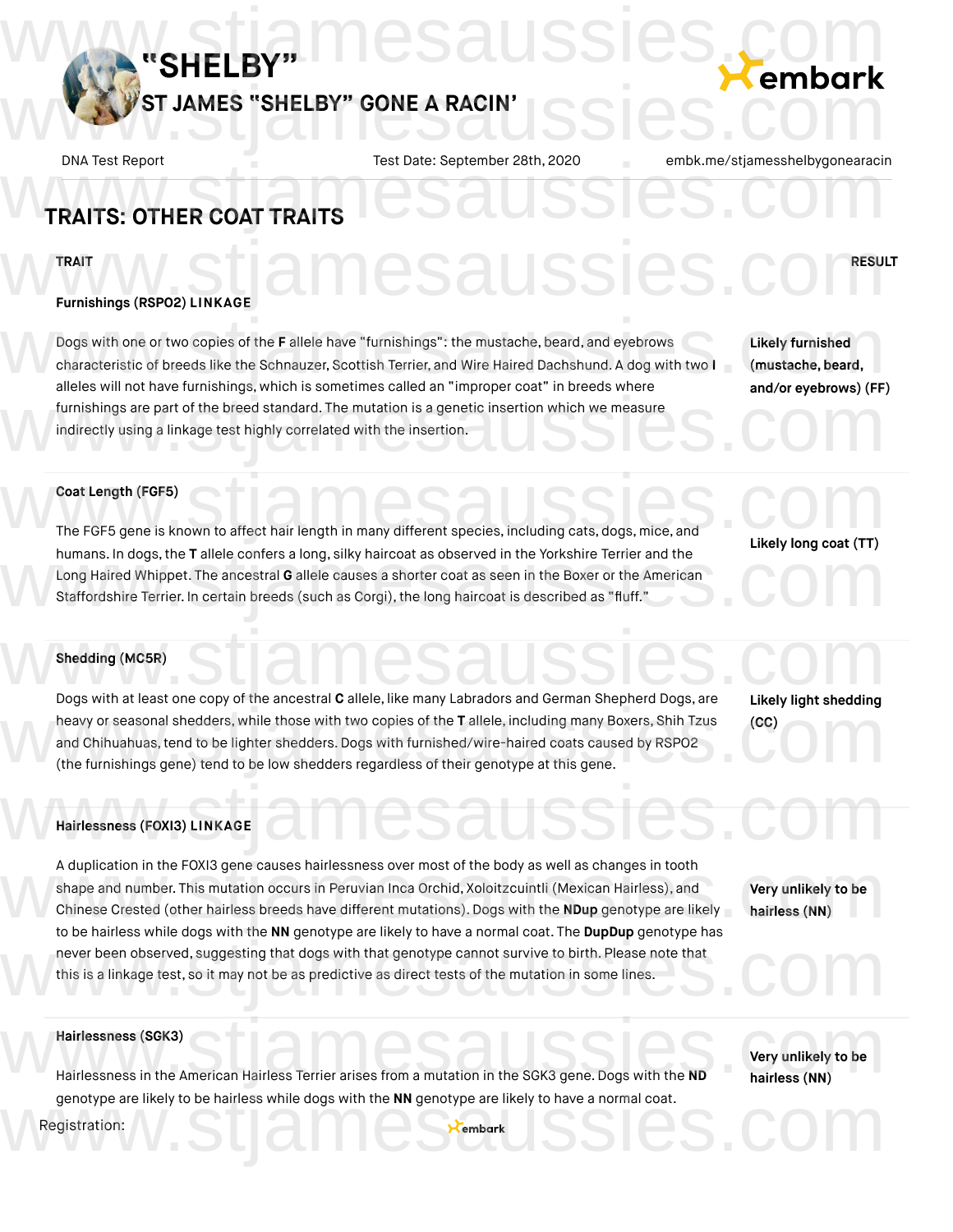

# DNA Test Report Test Date: September 28th, 2020 embk.me/stjamesshelbygonearacii<br>
TRAITS: OTHER COAT TRAITS (CONTINUED)

## **TRAIT /WWW.STITERY RESIGNATION CONTRACTLY STATES**

# **Oculocutaneous Albinism Type 2 (SLC45A2) LINKAGE** WWW.Stiame SausSies.com

Dogs with two copies **DD** of this deletion in the SLC45A2 gene have oculocutaneous albinism (OCA), also known as Doberman Z Factor Albinism, a recessive condition characterized by severely reduced or absent pigment in the eyes, skin, and hair. Affected dogs sometimes suffer from vision problems due to lack of eye pigment (which helps direct and absorb ambient light) and are prone to sunburn. Dogs with a single copy of the deletion **ND** will not be affected but can pass the mutation on to their offspring. This particular mutation can be traced back to a single white Doberman Pinscher born in 1976, and it has only been observed in dogs descended from this individual. Please note that this is a linkage test, so it may not be as<br>predictive as direct tests of the mutation in some lines. predictive as direct tests of the mutation in some lines. Dogs with two copies DD of this deletion in the SLC45A2 gene have oculocutaneous albinism (OCA), also<br>known as Doberman Z Factor Albinism, a recessive condition characterized by severely reduced or absent<br>pigment in the ev pigment in the eyes, skill, and hall. Allected dogs sometimes suffer from vision problems due to fack or eye.<br>
pigment (which helps direct and absorb ambient light) and are prone to sunburn. Dogs with a single copy<br>
of the

**Likely not albino (NN)**

### **Coat Texture (KRT71)**

Dogs with a long coat and at least one copy of the **T** allele have a wavy or curly coat characteristic of Poodles and Bichon Frises. Dogs with two copies of the ancestral **C** allele are likely to have a straight coat, but there are other factors that can cause a curly coat,for example if they at least one **F** allele for the Furnishings (RSPO2) gene then they are likely to have a curly coat.Dogs with short coats may carry one or two copies of the **T** allele but still have straight coats. Coat Texture (KRT71)<br>Dogs with a long coat and at least one copy of the T allele have a wavy or curly coat characteristic of<br>Poodles and Bichon Frises. Dogs with two copies of the apcestral C allele are likely to have a st but there are other factors that can cause a curly coat, for example if they at least one **F** allele for the Furnishings (RSPO2) gene then they are likely to have a curly coat. Dogs with short coats may carry one or two co

**Likely curly coat (TT)**

# Registration: w.stjamesaussies.c ww.stjamesaussies.co ww.stjamesaussies. w.stjamesaussies.co w.stjamesaussies.co WRegistration: W.Stjamessembark JSSies.com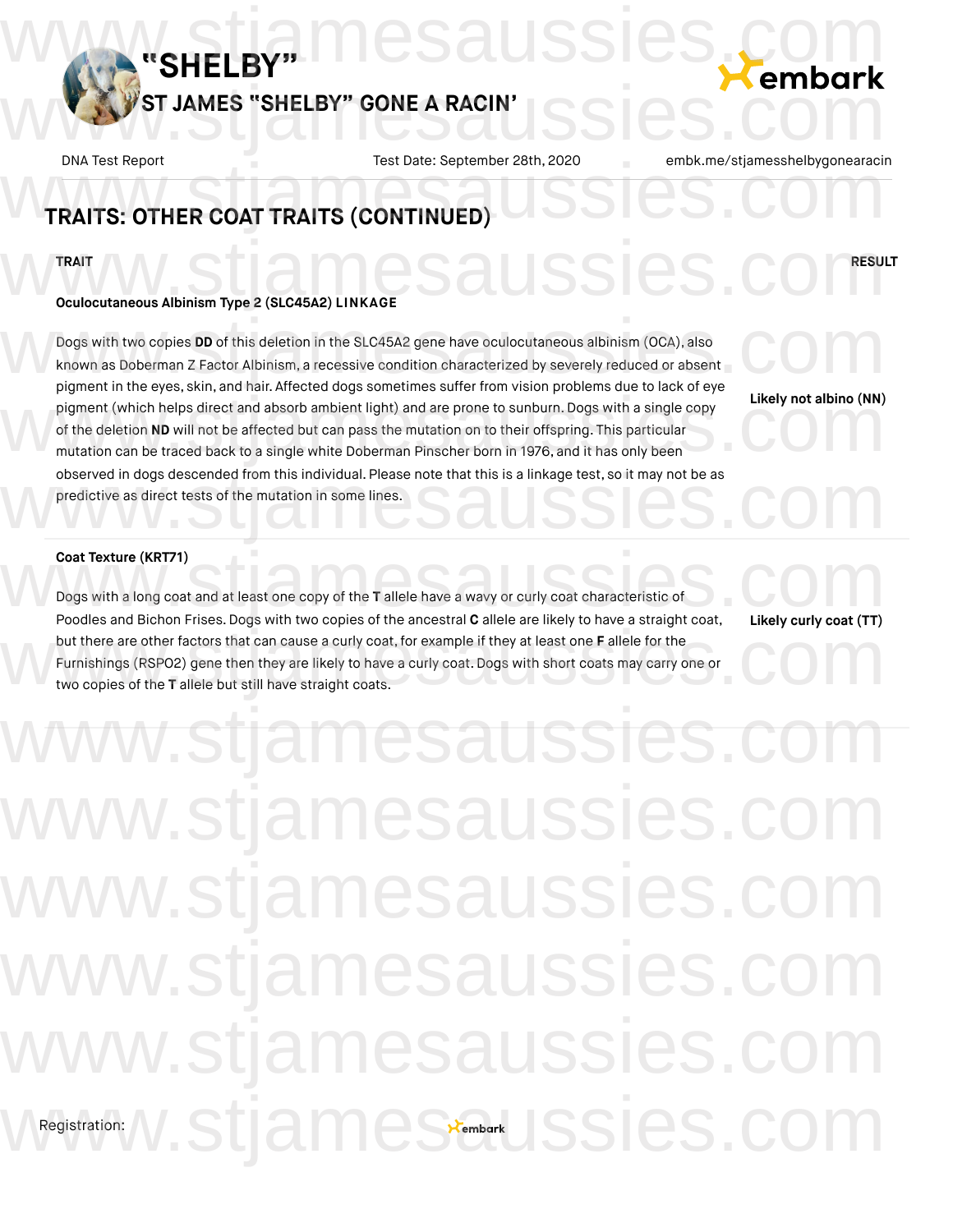

# **TRAITS: OTHER BODY FEATURES** DNA Test Report Test Date: September 28th, 2020 embk.me/stjamesshelbygonearacii<br>
TRAITS: OTHER BODY FEATURES

# TRAIT **AND ACALLE CLOCK COMPRESULT** WWW.stjamesaussies.com

## **Muzzle Length (BMP3)**

Dogs in medium-length muzzle (mesocephalic) breeds like Staffordshire Terriers and Labradors, and long muzzle (dolichocephalic) breeds like Whippet and Collie have one, or more commonly two, copies of the ancestral **C** allele.Dogs in many short-length muzzle (brachycephalic) breeds such as the English Bulldog, Pug, and Pekingese have two copies of the derived **A** allele. At least five different genes affect muzzle length in dogs, with BMP3 being the only one with a known causal mutation. For example, the skull shape of some breeds, including the dolichocephalic Scottish Terrier or the brachycephalic Japanese Chin, appear to be caused by other genes. Thus, dogs may have short or long muzzles due to other genetic<br>factors that are not yet known to science. factors that are not yet known to science. Dogs in medium-length muzzle (mesocephalic) breeds like Staffordshire Terriers and Labradors, and long<br>muzzle (dolichocephalic) breeds like Whippet and Collie have one, or more commonly two, copies of the<br>ancestral Callele Pug, and Pekingese have two copies of the derived A allele. At least five different genes affect muzzle (CC)<br>length in dogs, with BMP3 being the only one with a known causal mutation. For example, the skull shape<br>of some b

**Likely medium or long muzzle (CC)**

### **Tail Length (T)**

Whereas most dogs have two **C** alleles and a long tail, dogs with one **G** allele are likely to have a bobtail, which is an unusually short or absent tail. This mutation causes natural bobtail in many breeds including the Pembroke Welsh Corgi,the Australian Shepherd, and the Brittany Spaniel. Dogs with **GG** genotypes have not been observed, suggesting that dogs with the **GG** genotype do not survive to birth. Please note that this mutation does not explain every natural bobtail! While certain lineages of Boston Terrier, English Bulldog, Rottweiler, Miniature Schnauzer, Cavalier King Charles Spaniel, and Parson Russell<br>Terrier, and Dobermans are born with a natural bobtail, these breeds do not have this mutation. This<br>suggests tha Terrier, and Dobermans are born with a natural bobtail, these breeds do not have this mutation. This suggests that other unknown genetic mutations can also lead to a natural bobtail. Tail Length (T)<br>Whereas most dogs have two C alleles and a long tail, dogs with one G allele are likely to have a bobtail,<br>which is an unusually short or absent tail. This mutation causes patural bobtail in many breeds inc the Pembroke Welsh Corgi, the Australian Shepherd, and the Brittany Spaniel. Dogs with GG genotypes<br>have not been observed, suggesting that dogs with the GG genotype do not survive to birth.<br>Please note that this mutation

**Likely normal-length tail (CC)**

### **Hind Dewclaws (LMBR1)**

Poster of the Dewclaws (LMBR1)<br>
Common in certain breeds such as the Saint Bernard, hind dewclaws are extra, nonfunctional digits<br>
Unlikely to have hind located midway between a dog's paw and hock. Dogs with at least one copy of the **T** allele have about a 50% chance of having hind dewclaws.Note that other (currently unknown to science) mutations can also cause hind dewclaws, so some **CC** or **TC** dogs will have hind dewclaws. both in section breeds during the canterband, this devication are extra, homomotional argive<br>located midway between a dog's paw and hock. Dogs with at least one copy of the T allele have about a<br>50% chance of having hind d

**Unlikely to have hind dew claws (CC)**

# Registration: mesaussies. mesaussies.co WRegistration: W.Stjamessembark JSSies.com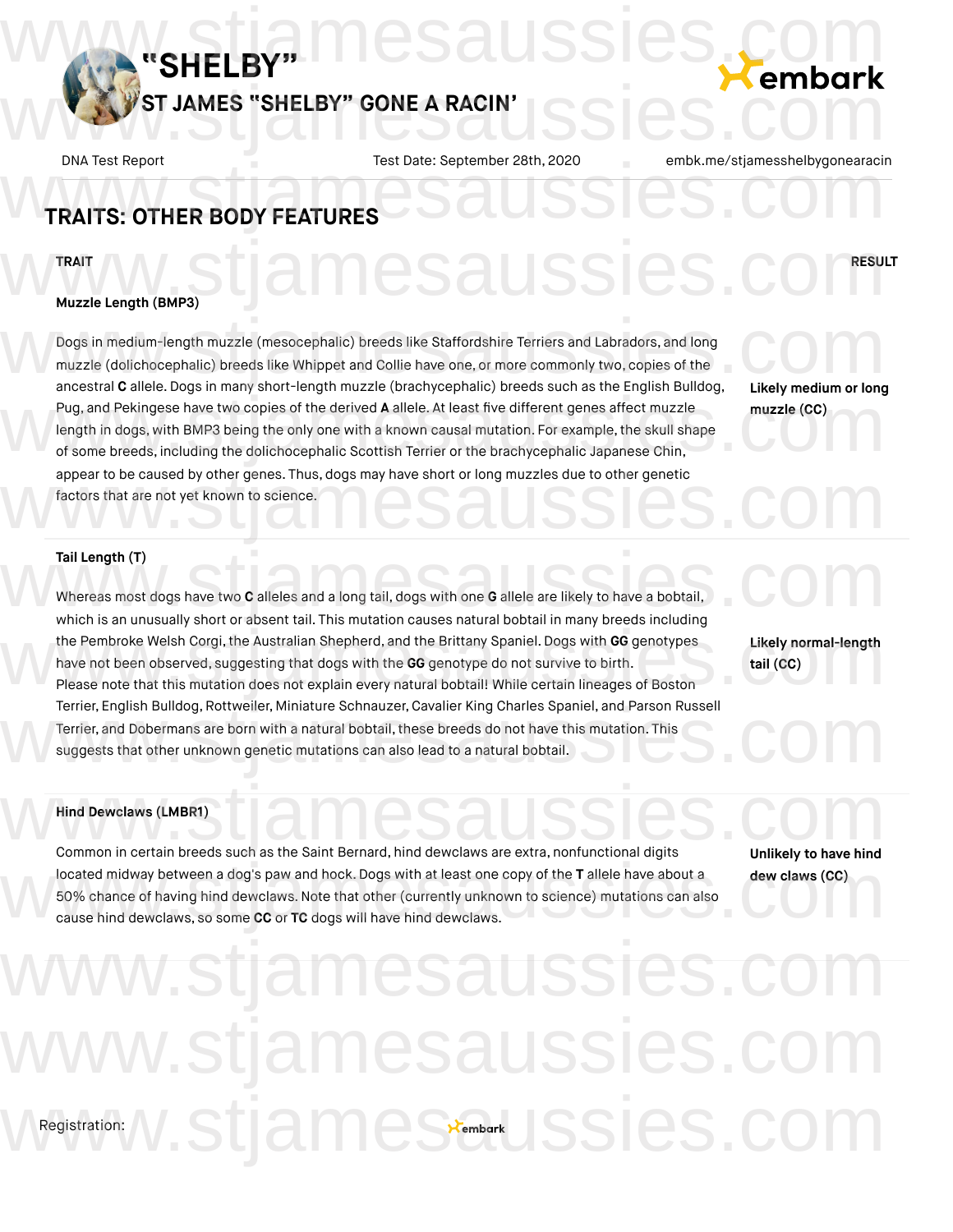

# DNA Test Report Test Date: September 28th, 2020 embk.me/stjamesshelbygonearacii<br>
TRAITS: OTHER BODY FEATURES (CONTINUED)

## TRAIT **AND ACALLE CLOCK COMPRESULT Blue Eye Color (ALX4) LINKAGE** WWW.stjamesaussies.com

Embark researchers discovered this large duplication associated with blue eyes in Arctic breeds like Siberian Husky as well as tri-colored (non-merle) Australian Shepherds. Dogs with at least one copy of the duplication (**Dup**) are more likely to have at least one blue eye. Some dogs with the duplication may have only one blue eye (complete heterochromia) or may not have blue eyes at all; nevertheless,they can still pass the duplication and the trait to their offspring.**NN** dogs do not carry this duplication, but may have blue eyes due to other factors, such as merle. Please note that this is a linkage test, so it may not be as predictive as direct tests of the mutation in some lines. Embark researchers discovered this large duplication associated with blue eyes in Arctic breeds like<br>Siberian Husky as well as tri-colored (non-merle) Australian Shepherds. Dogs with at least one copy of the<br>duplication (D only one blue eye (complete heterochromia) or may not have blue eyes at all; nevertheless, they can still<br>pass the duplication and the trait to their offspring. NN dogs do not carry this duplication, but may have<br>blue eyes predictive as direct tests of the mutation in some lines.<br>Back Muscling & Bulk, Large Breed (ACSL4)

**Less likely to have blue eyes (NN)**

### **Back Muscling & Bulk, Large Breed (ACSL4)**

The **T** allele is associated with heavy muscling along the back and trunk in characteristically "bulky" largebreed dogs including the Saint Bernard, Bernese Mountain Dog, Greater Swiss Mountain Dog, and Rottweiler. The "bulky" **T** allele is absent from leaner shaped large breed dogs like the Great Dane, Irish Wolfhound, and Scottish Deerhound, which are fixed for the ancestral **C** allele.Note that this mutation does not seem to affect muscling in small or even mid-sized dog breeds with notable back muscling, including the American Staffordshire Terrier, Boston Terrier, and the English Bulldog. The T allele is associated with heavy muscling along the back and trunk in characteristically "bulky" large-<br>breed dogs including the Saint Bernard, Bernese Mountain Dog, Greater Swiss Mountain Dog, and<br>portweiler The "bul Wolfhound, and Scottish Deerhound, which are fixed for the ancestral C allele. Note that this mutation does<br>not seem to affect muscling in small or even mid-sized dog breeds with notable back muscling, including<br>the Americ

**Likely normal muscling (CC)**

Registration: w.stjamesaussies.c ww.stjamesaussies.cc ww.stjamesaussies. ww.stjamesaussies.co vw.stjamesaussies.co WRegistration: W.Stjamessembark JSSies.com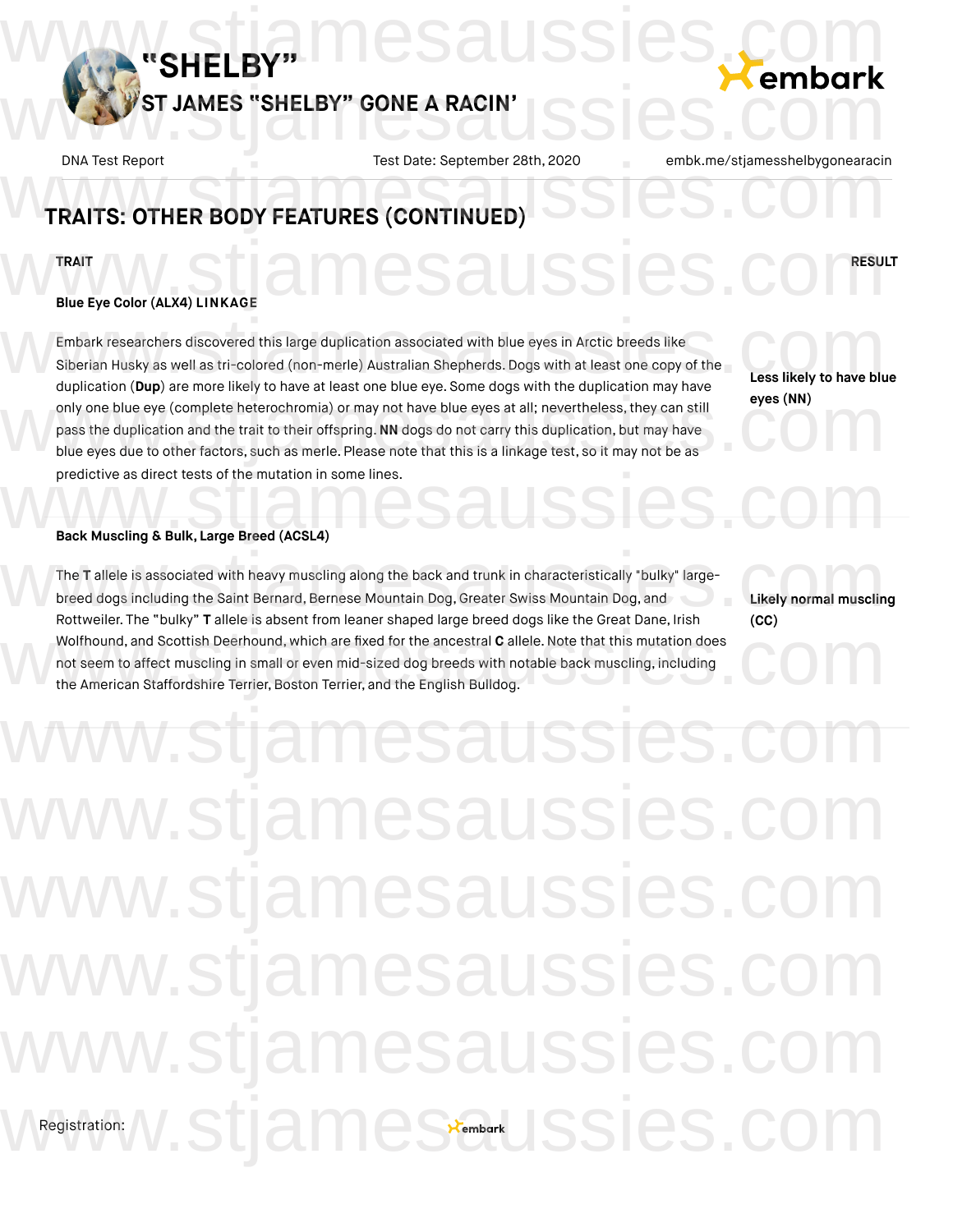| "SHELBY"<br>JAMES "SHELBY" GONE A RACIN'                                                                                                                                        | Saussi                          | embark                          |
|---------------------------------------------------------------------------------------------------------------------------------------------------------------------------------|---------------------------------|---------------------------------|
| <b>DNA Test Report</b>                                                                                                                                                          | Test Date: September 28th, 2020 | embk.me/stjamesshelbygonearacin |
| <b>TRAITS: BODY SIZE</b>                                                                                                                                                        |                                 |                                 |
| TRAIT<br>Body Size (IGF1)                                                                                                                                                       | amesaussies                     | <b>RESULT</b>                   |
| The I allele is associated with smaller body size.                                                                                                                              |                                 | Intermediate (NI)               |
| Body Size (IGFR1)<br>The A allele is associated with smaller body size.                                                                                                         | IUSSK                           | Larger (GG)                     |
| Body Size (STC2)<br>The A allele is associated with smaller body size.                                                                                                          | esaussies                       |                                 |
| Body Size (GHR - E191K)<br>The A allele is associated with smaller body size.                                                                                                   |                                 | Larger (GG)                     |
|                                                                                                                                                                                 |                                 |                                 |
| Body Size (GHR - P177L)<br>The T allele is associated with smaller body size.<br>The T allele is associated with smaller body size.<br>Sales Sales Sales Sales Contract CC (CC) |                                 |                                 |
| www.stjamesaussies.com                                                                                                                                                          |                                 |                                 |
| www.stjamesaussies.com                                                                                                                                                          |                                 |                                 |
| www.stjamesaussies.com                                                                                                                                                          |                                 |                                 |
| www.stjamesaussies.com                                                                                                                                                          |                                 |                                 |
| WRegistration: W.StjameStembark JSSies.com                                                                                                                                      |                                 |                                 |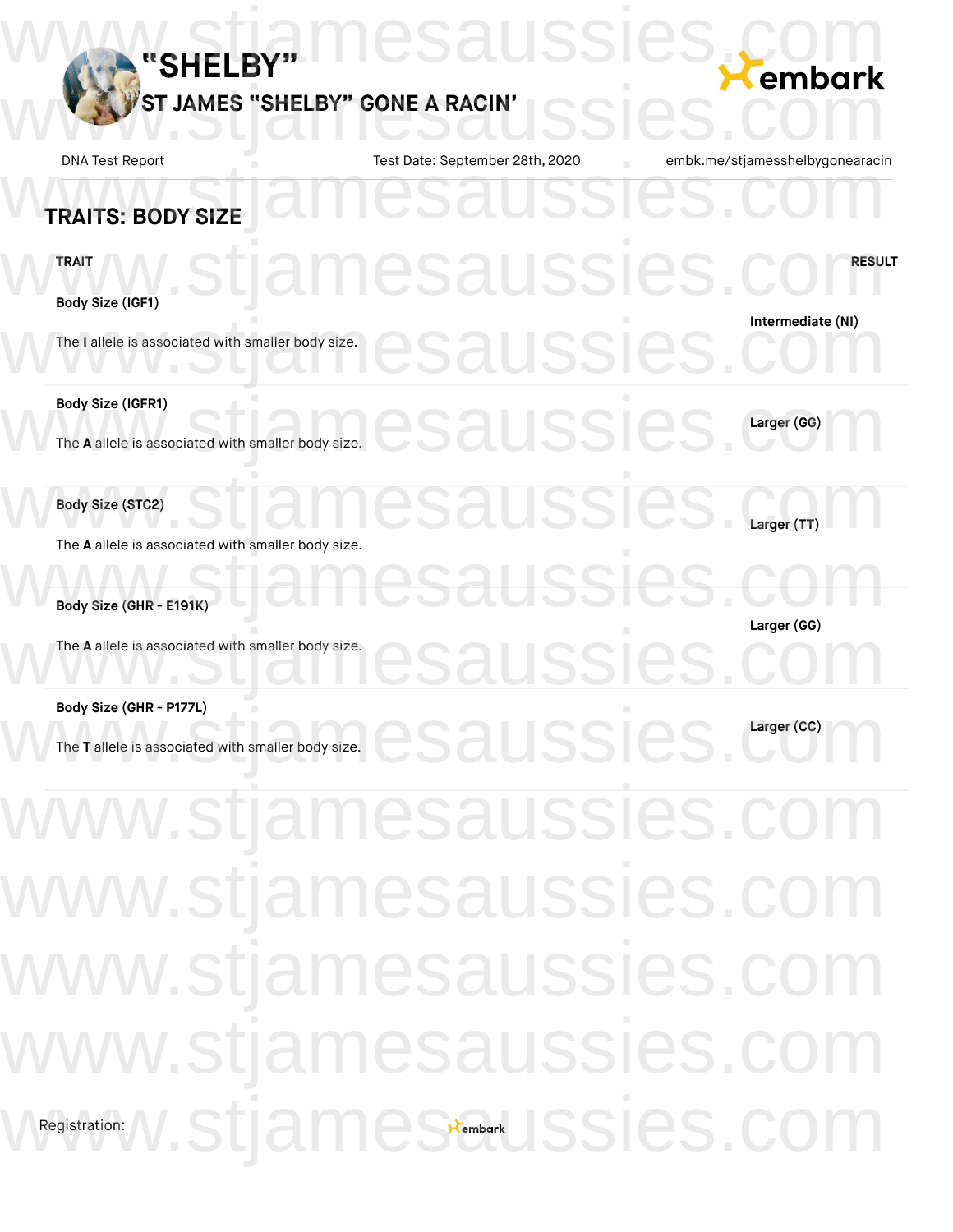

# **TRAITS: PERFORMANCE** DNA Test Report Test Date: September 28th, 2020 embk.me/stjamesshelbygonearacii<br>
TRAITS: PERFORMANCE

TRAIT **AND ACALLE CLOCK COMPRESULT** 

# **Altitude Adaptation (EPAS1)** WWW.stjamesaussies.com

This mutation causes dogs to be especially tolerant of low oxygen environments (hypoxia), such as those found at high elevations.Dogs with at least one **A** allele are less susceptible to "altitude sickness." This mutation was originally identified in breeds from high altitude areas such as the Tibetan Mastiff. This mutation causes dogs to be especially tolerant of low oxygen environments (hypoxia), such as those<br>found at high elevations. Dogs with at least one A allele are less susceptible to "altitude sickness." This<br>mutation w Appetite (POMC) LINKAGE

**Normal altitude tolerance (GG)**

### **Appetite (POMC) LINKAGE**

This mutation in the POMC gene is found primarily in Labrador and Flat Coated Retrievers.Compared to dogs with no copies of the mutation (**NN**), dogs with one (**ND**) or two (**DD**) copies of the mutation are more likely to have high food motivation, which can cause them to eat excessively, have higher body fat percentage, and be more prone to obesity. Read more about the genetics of POMC, and learn how you can<br>contribute to research, in our blog post (https://embarkvet.com/resources/blog/pomc-dogs/). We<br>measure this result using contribute to research, in our blog post (https://embarkvet.com/resources/blog/pomc-dogs/). We measure this result using a linkage test. This mutation in the POMC gene is found primarily in Labrador and Flat Coated Retrievers. Compared to<br>dogs with no copies of the mutation (NN), dogs with one (ND) or two (DD) copies of the mutation are more<br>likely to have

**Normal food motivation (NN)**

# Registration: **V. SU**a w.stjamesaussies.c w.stjamesaussies.com ww.stjamesaussies.cc ww.stjamesaussies. w.stiamesaussies.cc w.stjamesaussies.co mest www.ssies.com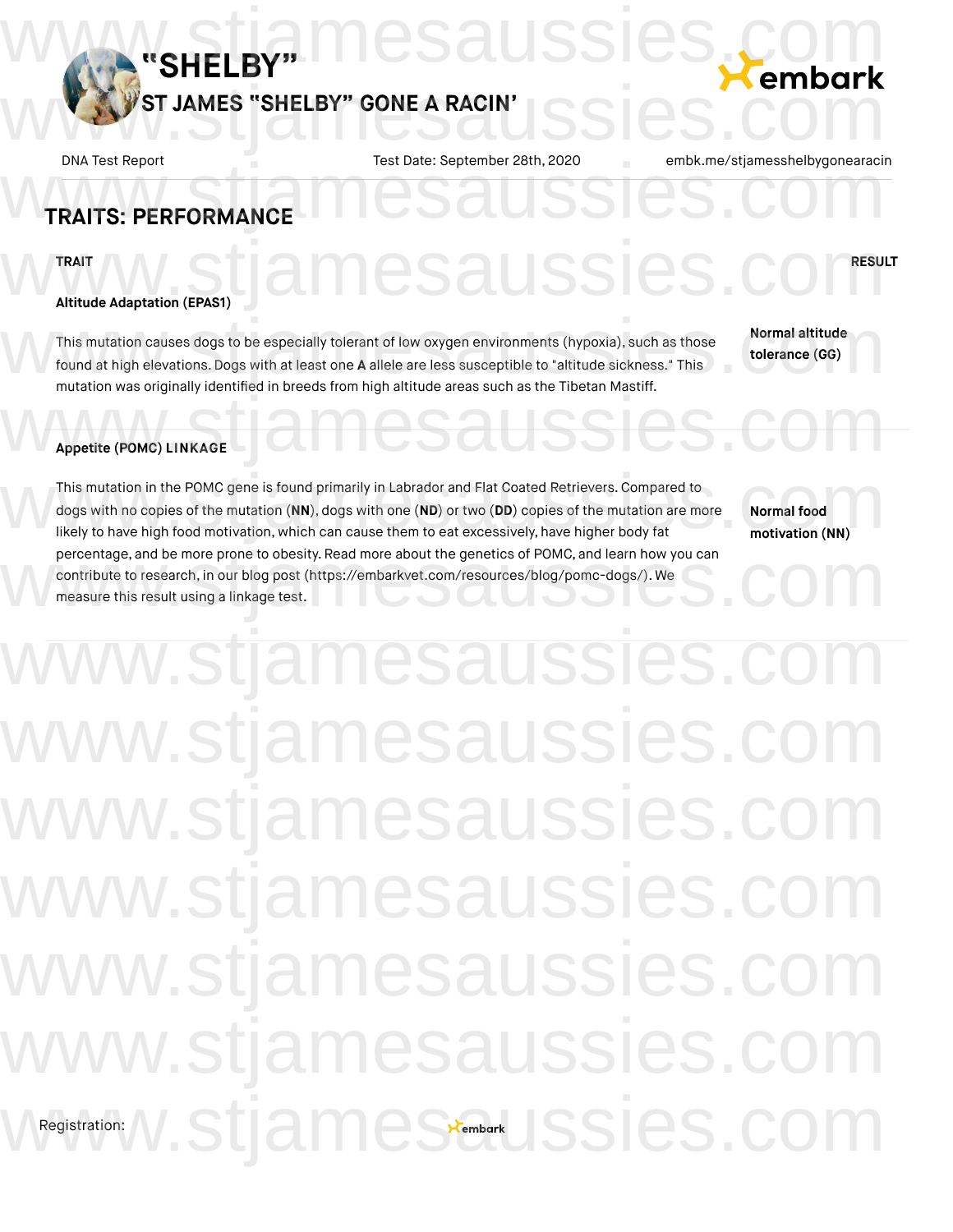

# **CLINICAL TOOLS** DNA Test Report Test Date: September 28th, 2020 embk.me/stjamesshelbygonearacii<br>
CLINICAL TOOLS

These clinical genetic tools can inform clinical decisions and diagnoses. These tools do not predict increased risk for disease. These clinical genetic tools can inform clinical decisions and diagnoses. These tools do not predict increased risk for disease.

### **Alanine Aminotransferase Activity (GPT)**

Shelby's baseline ALT level may be Low Normal www.stjamesaussies.com

### **Why is this important to your vet?**

Shelby has one copy of a variant associated with reduced ALT activity as measured on veterinary blood chemistry panels. Please inform your veterinarian that Shelby has this genotype, as ALT is often used as an indicator of liver health and Shelby is likely to have a lower than average resting ALT activity. As such, an increase in Shelby's ALT activity could be evidence of liver damage, even if it is within normal limits by standard ALT reference ranges. Shelby has one copy of a variant associated with reduced ALT activity as measured on veterinary blood chemistry panels. Please<br>inform your veterinarian that Shelby has this genotype, as ALT is often used as an indicator of

### **What is Alanine Aminotransferase Activity?**

within normal limits by standard ALT reference ranges.<br>What is Alanine Aminotransferase Activity?<br>Alanine aminotransferase (ALT) is a clinical tool that can be used by veterinarians to better monitor liver health. This res associated with liver disease. ALT is one of several values veterinarians measure on routine blood work to evaluate the liver. It is a naturally occurring enzyme located in liver cells that helps break down protein. When the liver is damaged or inflamed, ALT is released into the bloodstream. associated with liver disease. ALT is one of several values veterinarians measure on routine blood work to evaluate the liver. It is a<br>naturally occurring enzyme located in liver cells that helps break down protein. When t

### **How vets diagnose this condition**

Genetic testing is the only way to provide your veterinarian with this clinical tool. How vets diagnose this condition<br>Genetic testing is the only way to provide your veterinarian with this clinical tool.<br>How this condition is treated

### **How this condition is treated**

Veterinarians may recommend blood work to establish a baseline ALT value for healthy dogs with one or two copies of this variant.<br>We consider the commend blood work to establish a baseline ALT value for healthy dogs with o

Registration: nesaussies. mesaussies mesaussies. esaussies.c mes Stembark JSSIes.com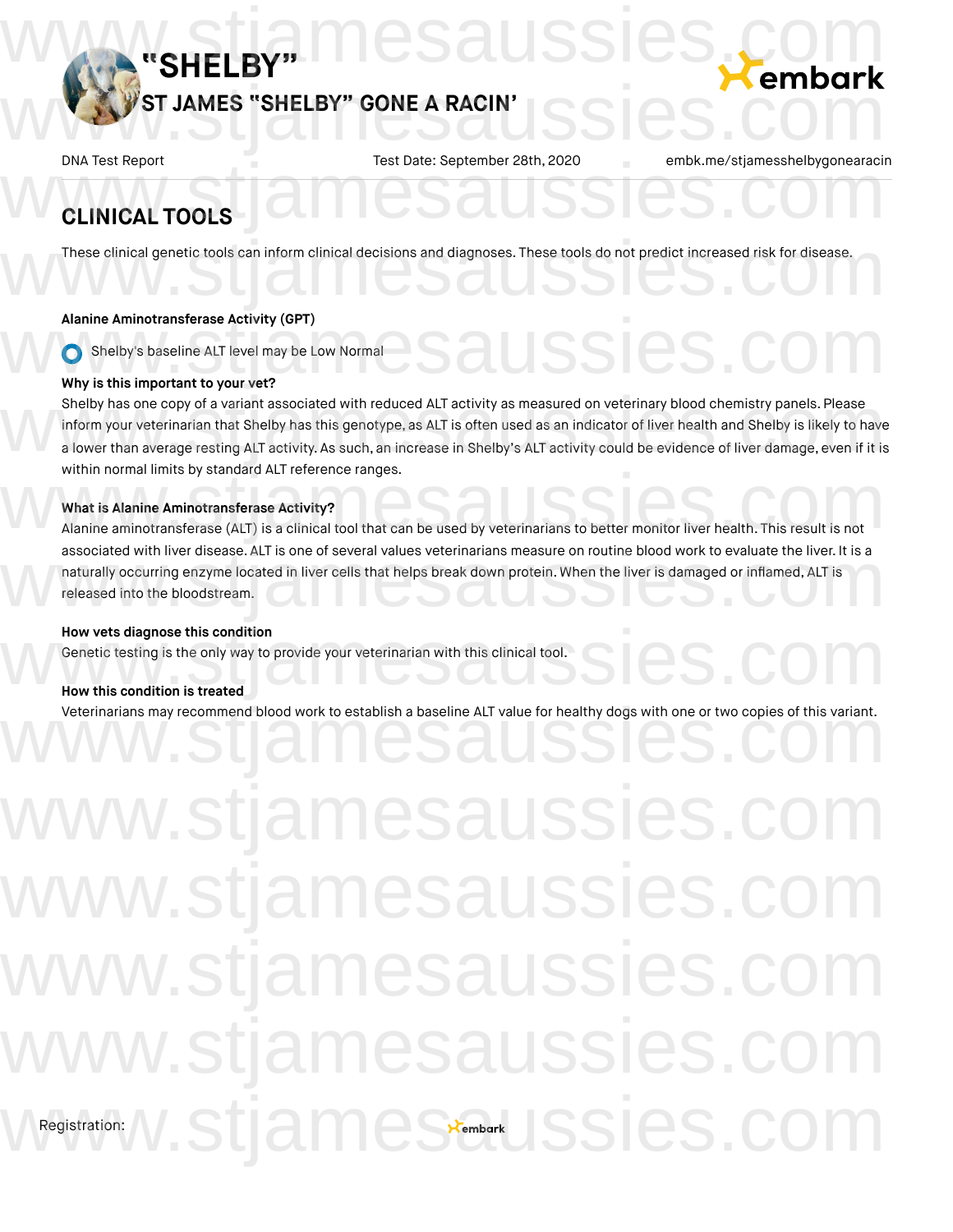

# **HEALTH REPORT** DNA Test Report Test Date: September 28th, 2020 embk.me/stjamesshelbygonearacii<br>
HEALTH REPORT

### **How to interpret Shelby's genetic health results:**

If Shelby inherited any of the variants that we tested, they will be listed at the top of the Health Report section, along with a How to interpret Shelby's genetic health results:<br>If Shelby inherited any of the variants that we tested, they will be listed at the top of the Health Report section, along with a<br>description of how to interpret this resul variant for.

### **A genetic test is not a diagnosis**

variant for.<br>This genetic test is not a diagnosis<br>This genetic test does not diagnose a disease. Please talk to your vet about your dog's genetic results, or if you think that your pet may have a health condition or disease. may have a health condition or disease.<br>WWW.SUAMESAUSSIES.COM



stjamesaussies. stjamesaussies. nesaussies. esaussies Registration: American Kennel Club<br>(AKC) PR2203454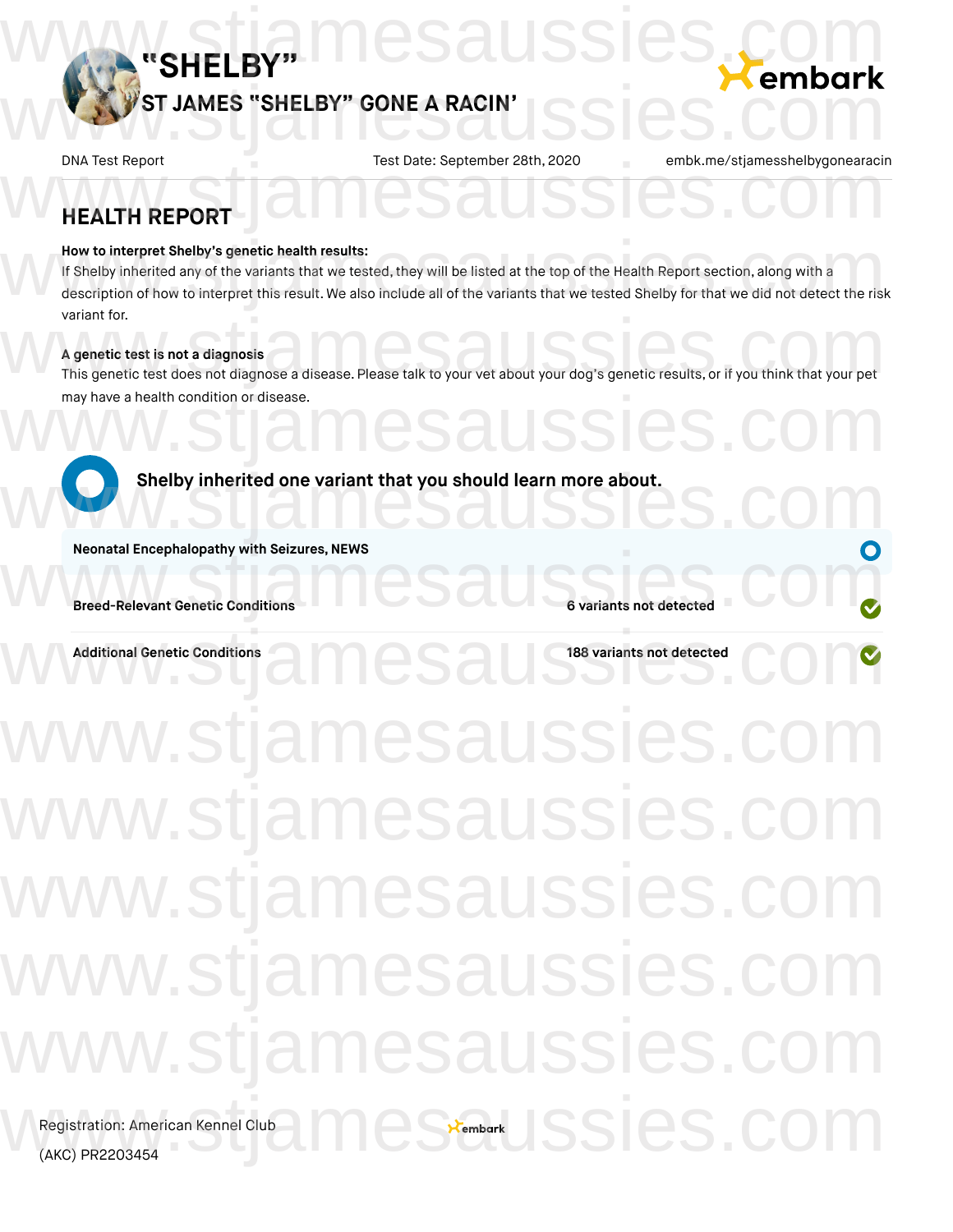

# **HEALTH REPORT** DNA Test Report Test Date: September 28th, 2020 embk.me/stjamesshelbygonearacii<br>
HEALTH REPORT

# **Neonatal Encephalopathy with Seizures, NEWS (ATF2)** Neonatal Encephalopathy with Seizures, NEWS (ATF2)<br>Company of Lance "Challen" ages a point inherited and convert the

St James "Shelby" gone a racin' inherited one copy of the variant we tested

### **What does this result mean?**

What does this result mean?<br>This result should not impact Shelby's health but it could have consequences for siblings or other related dogs if they inherited two copies of the variant. We recommend discussing this result with their owners or breeders if you are in contact. copies of the variant. We recommend discussing this result with their owners or breeders if you are in contact.<br>
Impact on Breeding<br>
Your decorrise this unrist and will peep it on to u50% of her effecting.

### **Impact on Breeding**

Your dog carries this variant and will pass it on to ~50% of her offspring.

### **What is Neonatal Encephalopathy with Seizures, NEWS?**

rour dog cames this variant and will pass it on to ~50% of her onspring.<br>What is Neonatal Encephalopathy with Seizures, NEWS?<br>ATF2 is a DNA-binding protein known to mediate the cellular response to DNA damage. It has been including NEWS; notably, mice deficient in ATF2 have neurologic deficits similar to NEWS puppies.<br>
When signs & symptoms develop in affected dogs<br>
Signs develop between 4-6 weeks of age.

### **When signs & symptoms develop in affected dogs**

Signs develop between 4-6 weeks of age.

### **How vets diagnose this condition**

Unless a genetic basis is suspected due to the age, breed, or history of the dog, diagnostics must be performed to rule out infectious, inflammatory, or neoplastic causes. How vets diagnose this condition<br>Unless a genetic basis is suspected due to the age, breed, or history of the dog, diagnostics must be performed to rule out<br>infectious, inflammatory, or neoplastic causes.

## **How this condition is treated**

Currently there is no treatment for NEWS.Due to the severity of their neurologic signs, NEWS puppies do not survive to adulthood. How this condition is treated<br>Currently there is no treatment for NEWS. Due to the severity of their neurologic signs, NEWS puppies do not survive to adulthood.

## **Actions to take if your dog is affected**

You may need to assist your affected puppy with nursing and other supportive care. Actions to take if your dog is affected<br>
• You may need to assist your affected puppy with nursing and other supportive care.<br>
• You may need to assist your affected puppy with nursing and other supportive care.

# Registration: v.stjamesauss mesaussies JSSIES  $n$ es $\epsilon$ embark $\cup$ ISSIes.com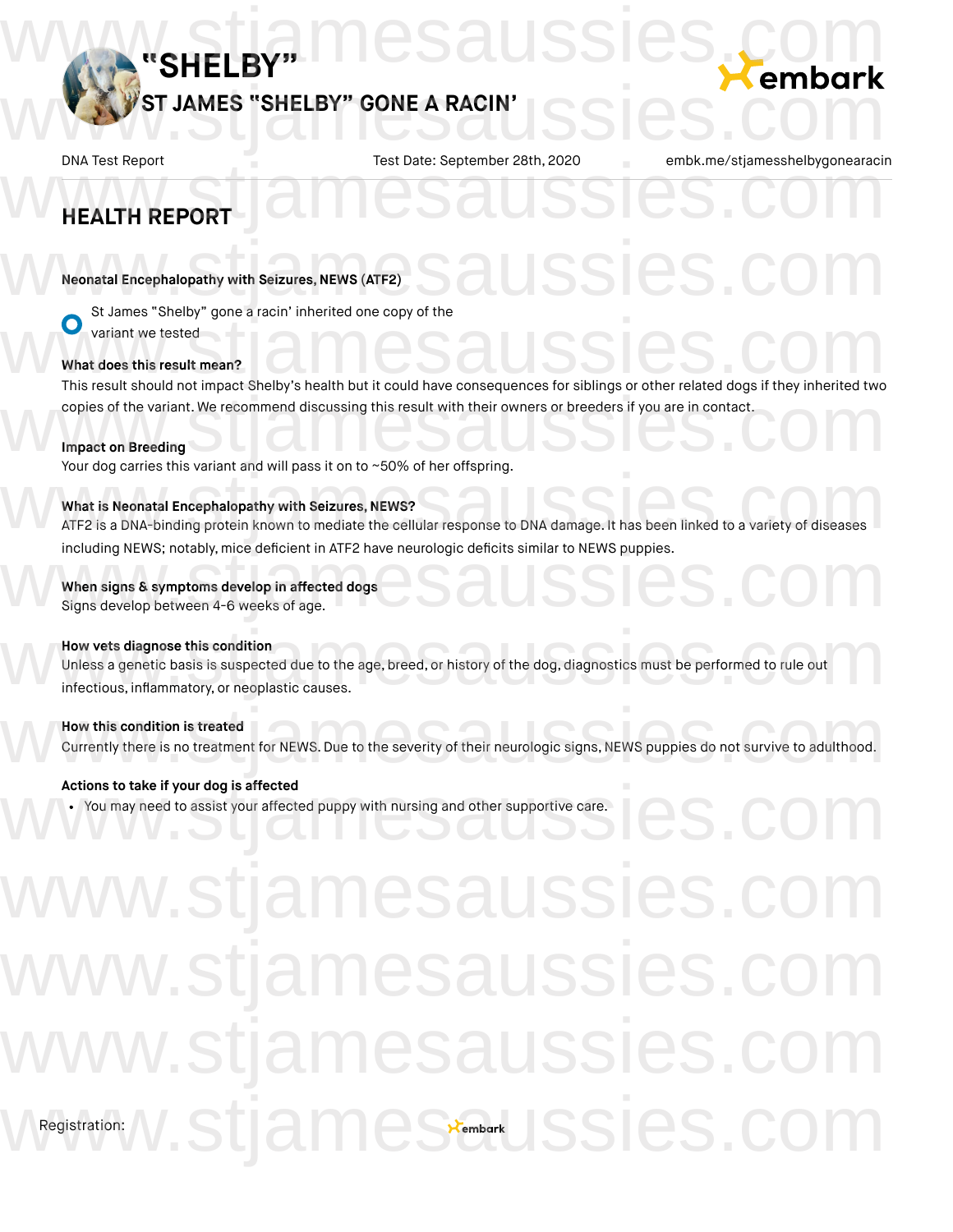

SSIES.C

ISSIES.

 $x<sub>ember</sub>$  SSI $e$ S.

# **BREED-RELEVANT CONDITIONS TESTED** DNA Test Report Test Date: September 28th, 2020 embk.me/stjamesshelbygonearacii<br>
BREED-RELEVANT CONDITIONS TESTED

**Shelby** did not have the variants that we tested for, that are relevant to her breed:

- **Von Willebrand Disease Type I, Type I vWD (VWF)**
- **Progressive Retinal Atrophy, prcd (PRCD Exon 1)**
- **GM2 Gangliosidosis (HEXB, Poodle Variant)**
- **Degenerative Myelopathy,DM (SOD1A)**
- **Osteochondrodysplasia, Skeletal Dwarfism (SLC13A1, Poodle Variant)**
- **Chondrodystrophy** and intervertebral Disc Disease, CDDY/IVDD, Type I IVDD (FGF4 retrogene CFA12)

# w.stjamesaussies.c w.stjamesaussies. w.stjamesaussies.co ww.stjamesaussies.co ww.stjamesaussies. w.stjamesaussies.co w.stjamesaussies.co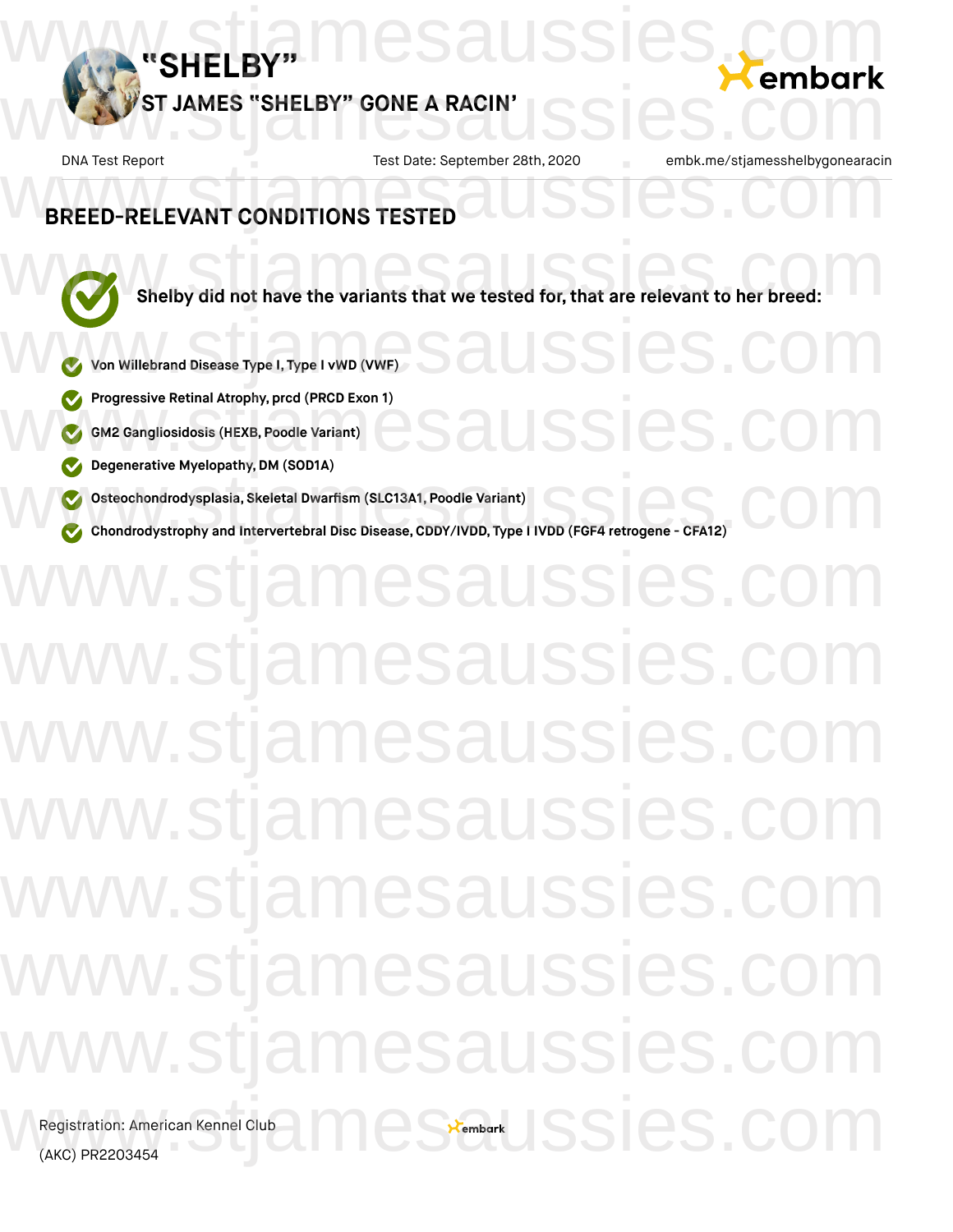

# **ADDITIONAL CONDITIONS TESTED** DNA Test Report Test Date: September 28th, 2020 embk.me/stjamesshelbygonearacii<br>ADDITIONAL CONDITIONS TESTED

**Shelby did not have the variants that we tested for, in the following conditions that the potential effect on dogs with Shelby's breed may not yet be known.** Shelby did not have the variants that we tested for, in the following conditions that the potential effect on dogs with Shelby's breed may not yet be Khown.<br>When Drug Sensitivity (ABCB1)

 $\epsilon$ embark $\text{SS}$ l $\text{CS}$ .com

- **MDR1 Drug Sensitivity (ABCB1)**
- **P2Y12 Receptor Platelet Disorder (P2Y12)**
- **Factor IX Deficiency,Hemophilia B (F9 Exon 7, Terrier Variant)** P2Y12 Receptor Platelet Disorder (P2Y12)<br>Factor IX Deficiency, Hemophilia B (F9 Exon 7, Terrier Variant)<br>Contract IX Deficiency, Hemophilia B (F9 Exon 7, Terrier Variant)
	- **Factor IX Deficiency, Hemophilia B (F9 Exon 7, Rhodesian Ridgeback Variant)**
	- **Factor VII Deficiency (F7 Exon 5)**
- **Factor VIII Deficiency, Hemophilia A (F8 Exon 10, Boxer Variant)** Factor VII Deficiency (F7 Exon 5)<br>Factor VIII Deficiency (F7 Exon 5)<br>Factor VIII Deficiency, Hemophilia A (F8 Exon 10, Boxer Variant)
	- **Factor VIII Deficiency,Hemophilia A (F8 Exon 11,German Shepherd Variant 1)**
- **Factor VIII Deficiency,Hemophilia A (F8 Exon 1, German Shepherd Variant 2)** Factor VIII Deficiency, Hemophilia A (F8 Exon 11, German Shepherd Variant 1)<br>Factor VIII Deficiency, Hemophilia A (F8 Exon 1, German Shepherd Variant 2)
- **Thrombopathia (RASGRP1 Exon 5,Basset Hound Variant)** Thrombopathia (RASGRP1 Exon 5, Basset Hound Variant)<br>
Thrombopathia (RASGRP1 Exon 8, Landseer Variant)<br>
CA Thrombopathia (PASGRP1 Exon 5, American Eskimo Dog Variant)
	- **Thrombopathia (RASGRP1 Exon 8, Landseer Variant)**
	- **Thrombopathia (RASGRP1 Exon 5, American Eskimo Dog Variant)**
	- **Von Willebrand Disease Type III, Type III vWD (VWF Exon 4, Terrier Variant)**
- **Von** Willebrand Disease Type III, Type III vWD (VWF Exon 4, Terrier Variant)<br>
won Willebrand Disease Type III, Type III vWD (VWF Exon 7, Shetland Sheepdog Variant)
	- **Von Willebrand Disease Type II, Type II vWD (VWF, Pointer Variant)**
- **Canine Leukocyte Adhesion Deficiency Type I,CLAD I (ITGB2, Setter Variant)** W Von Willebrand Disease Type II, Type II vWD (VWF, Pointer Variant)<br>Canine Leukocyte Adhesion Deficiency Type I, CLAD I (ITGB2, Setter Variant)
- **Canine Leukocyte Adhesion Deficiency Type III, CLAD III (FERMT3, German Shepherd Variant)<br>
Congenital Macrothrombocytopenia (TUBB1 Exon 1, Cairn and Norfolk Terrier Variant)<br>
Canine Ellintecytosis (SPTB Exon 30)** 
	- **Congenital Macrothrombocytopenia (TUBB1 Exon 1, Cairn and Norfolk Terrier Variant)**
	- **Canine Elliptocytosis (SPTB Exon 30)**
- **Glanzmann's Thrombasthenia Type I (ITGA2B Exon 13,Great Pyrenees Variant)** Glanzmann's Thrombasthenia Type I (ITGA2B Exon 13, Great Pyrenees Variant)<br>Colanzmann's Thrombasthenia Type I (ITGA2B Exon 12, Otterhound Variant)
	- **Glanzmann's Thrombasthenia Type I (ITGA2B Exon 12,Otterhound Variant)**
	- **May-Hegglin Anomaly (MYH9)**
- **Prekallikrein Deficiency (KLKB1 Exon 8)** We May-Hegglin Anomaly (MYH9)<br>Prekallikrein Deficiency (KLKB1 Exon 8)<br>
COM
	- **Pyruvate Kinase Deficiency (PKLR Exon 5,Basenji Variant)**

Registration: American Kennel Club

(AKC) PR2203454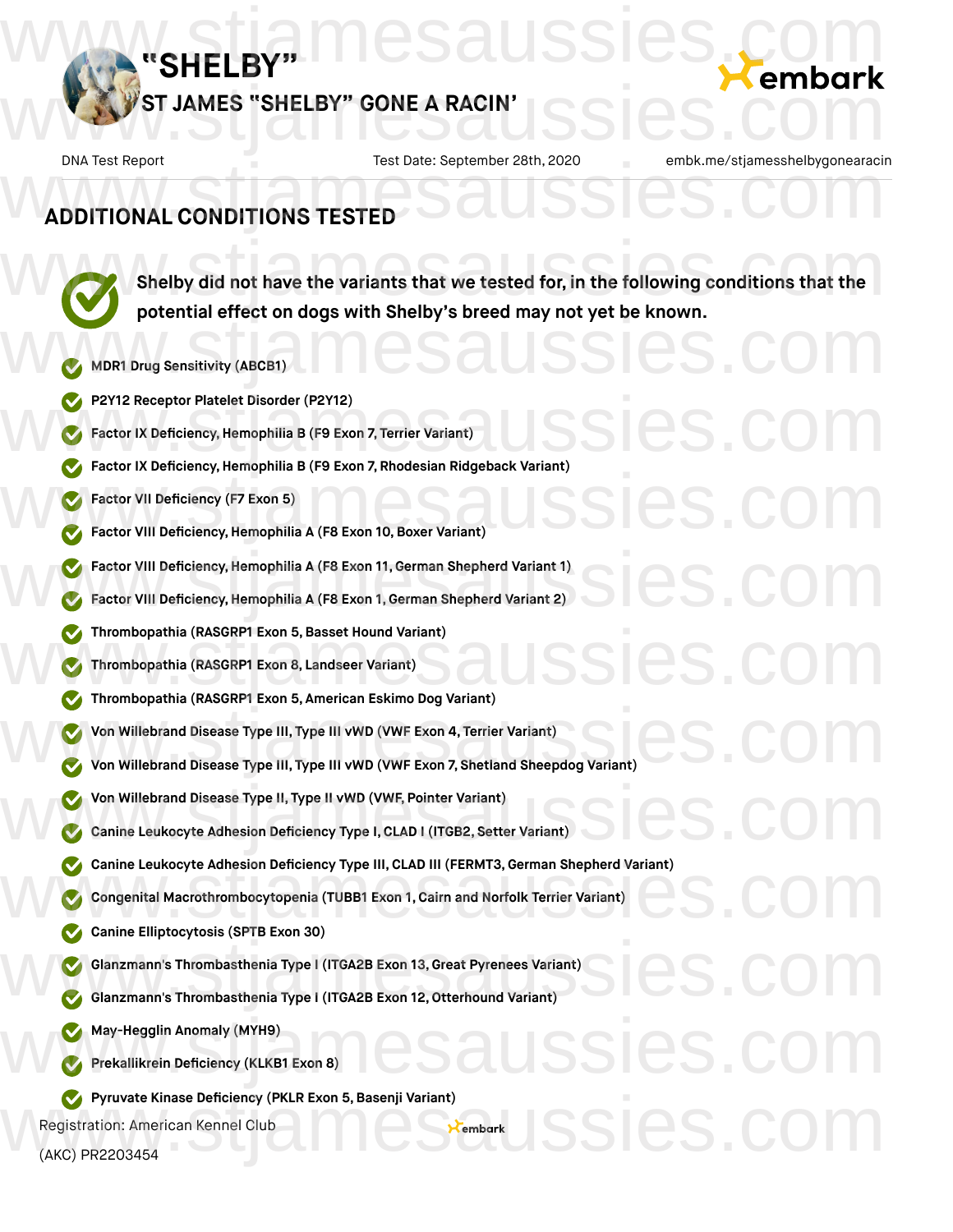

DNA Test Report Test Date: September 28th, 2020 embk.me/stjamesshelbygonearacin **Pyruvate Kinase Deficiency (PKLR Exon 7,Beagle Variant) Pyruvate Kinase Deficiency (PKLR Exon 10, Terrier Variant) Trapped Neutrophil Syndrome, TNS (VPS13B) Ligneous Membranitis, LM (PLG) Platelet Factor X Receptor Deficiency, Scott Syndrome (TMEM16F) Methemoglobinemia (CYB5R3) Congenital Hypothyroidism (TPO, Tenterfield Terrier Variant) Congenital Hypothyroidism (TPO, Rat, Toy,Hairless Terrier Variant) Complement 3 Deficiency,C3 Deficiency (C3) Severe Combined Immunodeficiency, SCID (PRKDC, Terrier Variant) Severe Combined Immunodeficiency, SCID (RAG1, Wetterhoun Variant) X-linked Severe Combined Immunodeficiency, X-SCID (IL2RG Exon 1, Basset Hound Variant) X-linked Severe Combined Immunodeficiency, X-SCID (IL2RG,Corgi Variant) Progressive Retinal Atrophy,rcd1 (PDE6B Exon 21, Irish Setter Variant) Progressive Retinal Atrophy,rcd3 (PDE6A) Progressive Retinal Atrophy,CNGA (CNGA1 Exon 9) Progressive Retinal Atrophy, PRA1 (CNGB1) Progressive Retinal Atrophy (SAG) Golden Retriever Progressive Retinal Atrophy 1, GR-PRA1 (SLC4A3) Golden Retriever Progressive Retinal Atrophy 2,GR-PRA2 (TTC8) Progressive Retinal Atrophy, crd1** (PDE6B, American Staffordshire Terrier Variant)<br>
Progressive Retinal Atrophy, crd4/cord1 (RPGRIP1)<br>
www.stjamesaussies.com Petitel Atrophy.art V1. PD44 (PDCP) **Progressive Retinal Atrophy, crd4/cord1 (RPGRIP1) X-Linked Progressive Retinal Atrophy 1, XL-PRA1 (RPGR) Progressive Retinal Atrophy, PRA3 (FAM161A) Collie Eye Anomaly,Choroidal Hypoplasia,CEA (NHEJ1)** Registration: American Kennel Club **ADDITIONAL CONDITIONS TESTED** DNA Test Report Test Date: September 28th, 2020 embk.me/stjamesshelbygonearacii<br>ADDITIONAL CONDITIONS TESTED ssies. Pyruvate Kinase Deficiency (PKLR Exon 10, Terrier Variant)<br>
C Trapped Neutrophil Syndrome, TNS (VPS13B)<br>
C Ligneous Membranitis, LM (PLG) Welatelet Factor X Receptor Deficiency, Scott Syndrome (TMEM16F)<br>Wethernoglobinemia (CYB5R3) Complement 3 Deficiency, C3 Deficiency (C3)<br>
Severe Combined Immunodeficiency, SCID (PRKDC, Terrier Variant)<br>
SSICS COM X-linked Severe Combined Immunodeficiency, X-SCID (IL2RG Exon 1, Basset Hound Variant)<br>X-linked Severe Combined Immunodeficiency, X-SCID (IL2RG, Corgi Variant) Progressive Retinal Atrophy, rcd1 (PDE6B Exon 21, Irish Setter Variant)<br>Progressive Retinal Atrophy, rcd3 (PDE6A) SSIGS.C Golden Retriever Progressive Retinal Atrophy 1, GR-PRA1 (SLC4A3)<br>Golden Retriever Progressive Retinal Atrophy 2, GR-PRA2 (TTC8) X-Linked Progressive Retinal Atrophy I, XL-PRAT (RPGR)<br>
Collie Eye Anomaly, Choroidal Hypoplasia, CEA (NHEJ1)  $\epsilon$ embark  $\text{ISS}$ es.com

(AKC) PR2203454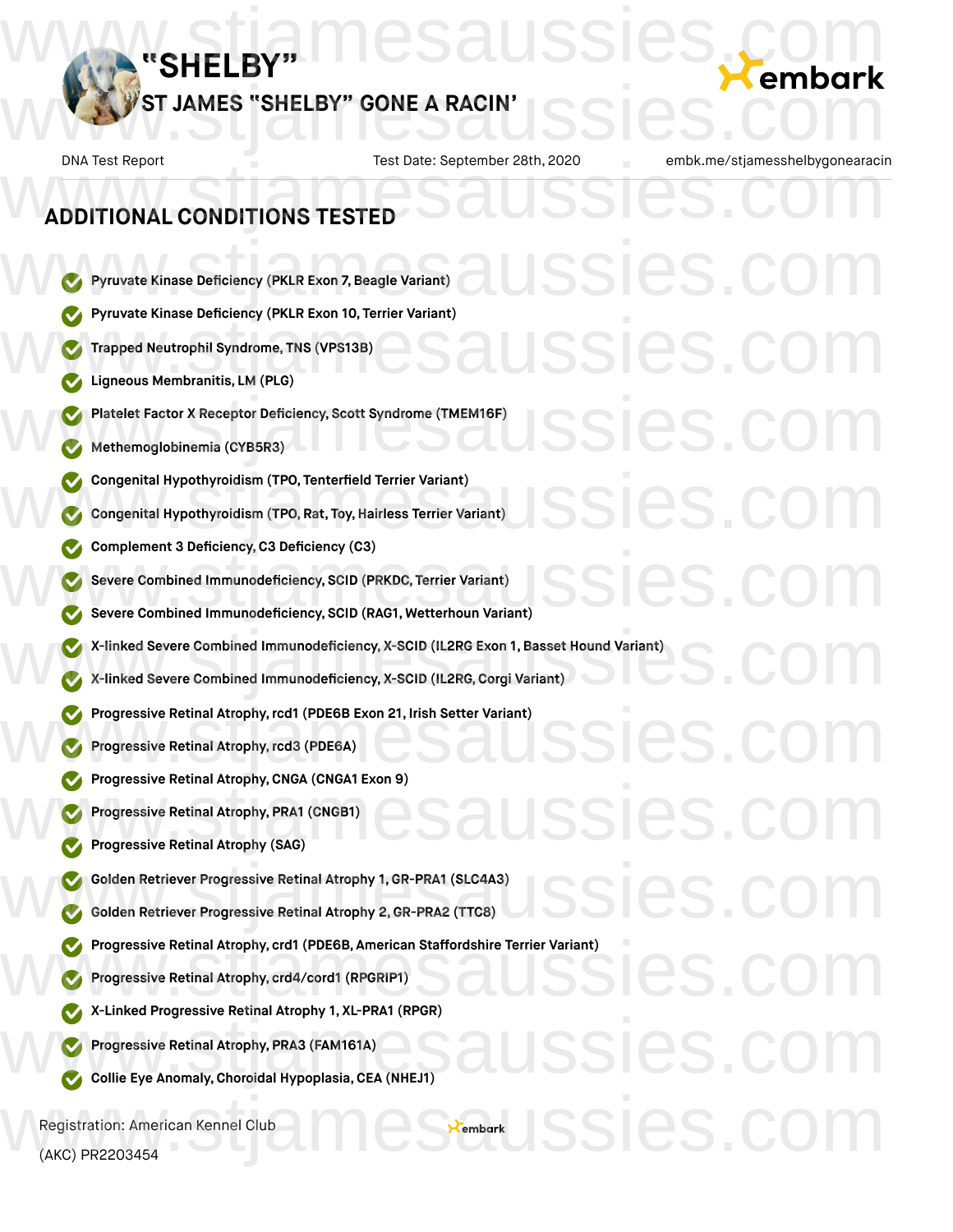

# **ADDITIONAL CONDITIONS TESTED** DNA Test Report Test Date: September 28th, 2020 embk.me/stjamesshelbygonearacii<br>ADDITIONAL CONDITIONS TESTED

- **Day Blindness,Cone Degeneration, Achromatopsia (CNGB3 Exon 6,German Shorthaired Pointer Variant)** W Day Blindness, Cone Degeneration, Achromatopsia (CNGB3 Exon 6, German Shorthaired Pointer Variant)
	- **Achromatopsia (CNGA3 Exon 7,German Shepherd Variant)**
- **Achromatopsia (CNGA3 Exon 7, Labrador Retriever Variant)** Machromatopsia (CNGA3 Exon 7, German Shepherd Variant)<br>Machromatopsia (CNGA3 Exon 7, Labrador Retriever Variant)<br>Machromatopsia (CNGA3 Exon 7, Labrador Retriever Variant)<br>Machromatopsia (CNGA3 Exon 7, Labrador Retriever Va
	- **Autosomal Dominant Progressive Retinal Atrophy (RHO)**
	- **Canine Multifocal Retinopathy, cmr1 (BEST1 Exon 2)**
- **Canine Multifocal Retinopathy, cmr2 (BEST1 Exon 5,Coton de Tulear Variant)** Canine Multifocal Retinopathy, cmr1 (BEST1 Exon 2)<br>Canine Multifocal Retinopathy, cmr2 (BEST1 Exon 5, Coton de Tulear Variant)
- **Canine** Multifocal Retinopathy, cmr3 (BEST1 Exon 10 Deletion, Finnish and Swedish Lapphund, Lapponian Herder Variant)<br>
Primary Open Angle Glaucoma (ADAMTS10 Exon 9, Norwegian Elkhound Variant)<br>
www.stjamesaussies.com and
	- **Primary Open Angle Glaucoma (ADAMTS10 Exon 9,Norwegian Elkhound Variant)**
	- **Primary Open Angle Glaucoma (ADAMTS10 Exon 17, Beagle Variant)**
	- **Primary Open Angle Glaucoma (ADAMTS17 Exon 11,Basset Fauve de Bretagne Variant)**
- **Primary Open Angle Glaucoma** (ADAMTS10 Exon 17, Beagle Variant)<br>
www.strip Primary Open Angle Glaucoma and Primary Lens Luxation (ADAMTS17 Exon 2, Chinese Shar-Pei Variant)<br>
www.strip Primary Open Angle Glaucoma and Prima
	- **Goniodysgenesis and Glaucoma, Pectinate Ligament Dysplasia, PLD (OLFM3)**
- **Materiary Coniodysgenesis and Glaucoma, Pectinate Ligament Dysplasia, PLD (OLFM3)<br>
Wereditary Cataracts, Early-Onset Cataracts, Juvenile Cataracts (HSF4 Exon 9, Australian Shepherd Variant)** 
	- **Primary Lens Luxation (ADAMTS17)**
- **Congenital Stationary Night Blindness (RPE65,Briard Variant)** Primary Lens Luxation (ADAMTS17)<br>Congenital Stationary Night Blindness (RPE65, Briard Variant)<br>Companies of the company of the company of the company of the company of the company of the company of the company of the compa
	- **Macular Corneal Dystrophy, MCD (CHST6)**
- **2,8-Dihydroxyadenine Urolithiasis, 2,8-DHA Urolithiasis (APRT)** We Macular Corneal Dystrophy, MCD (CHST6)<br>
2.8-Dihydroxyadenine Urolithiasis, 2,8-DHA Urolithiasis (APRT)<br>
Cystinuria Type I-A (SLC3A1, Newfoundland Variant)
	- **Cystinuria Type I-A (SLC3A1,Newfoundland Variant)**
- **Cystinuria Type II-A (SLC3A1, Australian Cattle Dog Variant)** W Cystinuria Type II-A (SLC3A1, Australian Cattle Dog Variant)<br>Cystinuria Type II-B (SLC7A9, Miniature Pinscher Variant)<br>Catholic School Communication of the School Communication of the School Communication of the School C
	- **Cystinuria Type II-B (SLC7A9, Miniature Pinscher Variant)**
- **Hyperuricosuria and Hyperuricemia or Urolithiasis, HUU (SLC2A9)** W Hyperuricosuria and Hyperuricemia or Urolithiasis, HUU (SLC2A9)<br>Polycystic Kidney Disease, PKD (PKD1)<br>Compare the conclusion (ACVT)
	- **Polycystic Kidney Disease, PKD (PKD1)**
	- **Primary Hyperoxaluria (AGXT)**
		- **Protein Losing Nephropathy, PLN (NPHS1)**
- **X-Linked Hereditary Nephropathy, PLN** (NPHS1)<br>
www.st-Linked Hereditary Nephropathy, XLHN (COL4A5 Exon 35, Samoyed Variant 2)

Registration: American Kennel Club (AKC) PR2203454 Registration: American Kennel Club<br>(AKC) PR2203454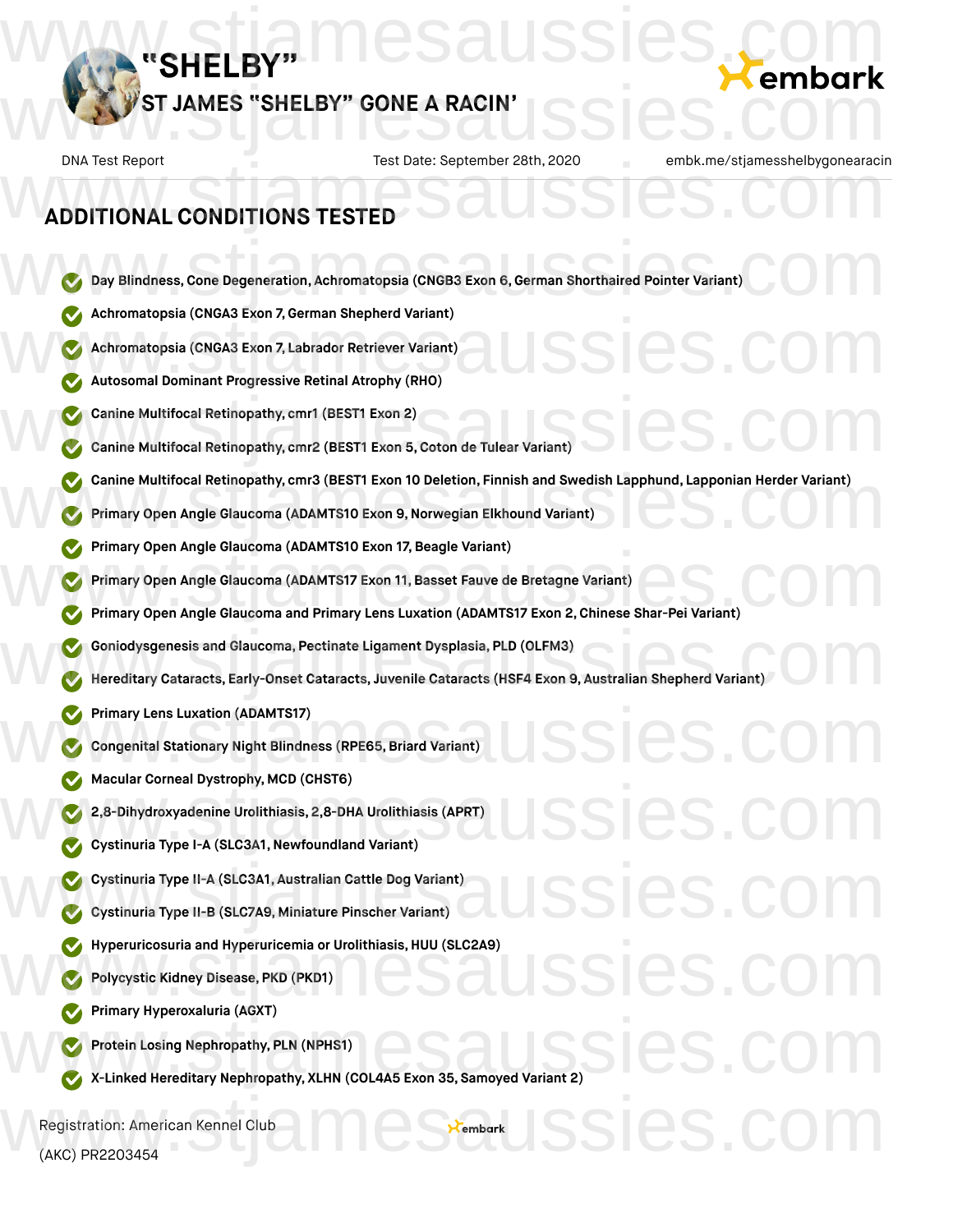

# **ADDITIONAL CONDITIONS TESTED** DNA Test Report Test Date: September 28th, 2020 embk.me/stjamesshelbygonearacii<br>ADDITIONAL CONDITIONS TESTED

- **Autosomal Recessive Hereditary Nephropathy, Familial Nephropathy, ARHN (COL4A4 Exon 3,Cocker Spaniel Variant)** W Autosomal Recessive Hereditary Nephropathy, Familial Nephropathy, ARHN (COL4A4 Exon 3, Cocker Spaniel Variant)
	- **Primary Ciliary Dyskinesia, PCD (CCDC39 Exon 3,Old English Sheepdog Variant)**
- **Congenital Keratoconjunctivitis Sicca and Ichthyosiform Dermatosis, Dry Eye Curly Coat Syndrome, CKCSID (FAM83H Exon 5)** Werimary Ciliary Dyskinesia, PCD (CCDC39 Exon 3, Old English Sheepdog Variant)<br>Congenital Keratoconjunctivitis Sicca and Ichthyosiform Dermatosis, Dry Eye Curly Coat Syndrome, CKCSID (FAM83H Exon 5)<br>Marinked Ectodermal Dy
	- **X-linked Ectodermal Dysplasia, Anhidrotic Ectodermal Dysplasia, XHED (EDA Intron 8)**
- **Renal Cystadenocarcinoma and Nodular Dermatofibrosis, RCND (FLCN Exon 7)** Renal Cystadenocarcinoma and Nodular Dermatofibrosis, RCND (FLCN Exon 7)<br>Canine Fucosidosis (FUCA1)
	- **Canine Fucosidosis (FUCA1)**
- **Glycogen Storage Disease Type II, Pompe's Disease, GSD II (GAA, Finnish and Swedish Lapphund, Lapponian Herder Variant)<br>
Glycogen Storage Disease Type IA, Von Gierke Disease, GSD IA (G6PC, Maltese Variant)<br>
www.stamesauss** 
	- **Glycogen Storage Disease Type IA, Von Gierke Disease,GSD IA (G6PC, Maltese Variant)**
	- **Glycogen Storage Disease Type IIIA,GSD IIIA (AGL,Curly Coated Retriever Variant)**
	- **Mucopolysaccharidosis Type I, MPS I (IDUA, Plott Hound Variant)**
- Mucopolysaccharidosis Type IIIA, GSD IIIA (AGL, Curly Coated Retriever Variant)<br>
WWW.STANGON Mucopolysaccharidosis Type IIIA, Sanfilippo Syndrome Type A, MPS IIIA (SGSH Exon 6, Dachshund Variant)<br>
WWW.STANGON WARRENT OF TH
- **Mucopolysaccharidosis Type IIIA, Sanfilippo Syndrome Type A, MPS IIIA (SGSH Exon 6,New Zealand Huntaway Variant)** W Mucopolysaccharidosis Type IIIA, Sanfilippo Syndrome Type A, MPS IIIA (SGSH Exon 6, New Zealand Huntaway Variant)<br>Mucopolysaccharidosis Type VII, Sly Syndrome, MPS VII (GUSB Exon 5, Terrier Brasileiro Variant)
	- **Mucopolysaccharidosis Type VII, Sly Syndrome, MPS VII (GUSB Exon 5, Terrier Brasileiro Variant)**
	- **Mucopolysaccharidosis Type VII, Sly Syndrome, MPS VII (GUSB Exon 3,German Shepherd Variant)**
- **Glycogen storage disease Type VII, Phosphofructokinase Deficiency, PFK Deficiency (PFKM, Whippet and English Springer Spaniel Variant)** Mucopolysaccharidosis Type VII, Sly Syndrome, MPS VII (GUSB Exon 3, German Shepherd Variant)<br>Glycogen storage disease Type VII, Phosphofructokinase Deficiency, PFK Deficiency (PFKM, Whippet and English Springer<br>Spaniel Var
- **Glycogen storage disease Type VII, Phosphofructokinase Deficiency, PFK Deficiency (PFKM, Wachtelhund Variant)** W Glycogen storage disease Type VII, Phosphofructokinase Deficiency, PFK Deficiency (PFKM, Wachtelhund Variant)<br>Lagotto Storage Disease (ATG4D)
	- **Lagotto Storage Disease (ATG4D)**
	- **Neuronal Ceroid Lipofuscinosis 1,NCL 1 (PPT1 Exon 8,Dachshund Variant 1)**
- **Neuronal Ceroid Lipofuscinosis 2,NCL 2 (TPP1 Exon 4,Dachshund Variant 2)** Weuronal Ceroid Lipofuscinosis 1, NCL 1 (PPT1 Exon 8, Dachshund Variant 1)<br>Neuronal Ceroid Lipofuscinosis 2, NCL 2 (TPP1 Exon 4, Dachshund Variant 2)<br>Neuronal Oscid Lipofuscinosis Quabelles Marie NOL 44 (APCG Euro 9, Ameri
	- **Neuronal Ceroid Lipofuscinosis,Cerebellar Ataxia,NCL4A (ARSG Exon 2, American Staffordshire Terrier Variant)**
	- **Neuronal Ceroid Lipofuscinosis 5,NCL 5 (CLN5 Exon 4 SNP, Border Collie Variant)**
- **Neuronal Ceroid Lipofuscinosis 6,NCL 6 (CLN6 Exon 7, Australian Shepherd Variant)** Weuronal Ceroid Lipofuscinosis, Cerebellar Ataxia, NCL4A (ARSG EXON 2, American Starrordshire Terrier Variant)<br>Neuronal Ceroid Lipofuscinosis 5, NCL 5 (CLN5 Exon 4 SNP, Border Collie Variant)<br>Neuronal Ceroid Lipofuscinosis
	- **Neuronal Ceroid Lipofuscinosis 8,NCL 8 (CLN8 Exon 2, English Setter Variant)**
- **Neuronal Ceroid Lipofuscinosis 7,NCL 7 (MFSD8,Chihuahua and Chinese Crested Variant)** Weuronal Ceroid Lipofuscinosis 8, NCL 8 (CLN8 Exon 2, English Setter Variant)<br>Neuronal Ceroid Lipofuscinosis 7, NCL 7 (MFSD8, Chihuahua and Chinese Crested Variant)
- **Neuronal Ceroid Lipofuscinosis 8,NCL 8 (CLN8, Australian Shepherd Variant)** We Neuronal Ceroid Lipofuscinosis 8, NCL 8 (CLN8, Australian Shepherd Variant)<br>Registration: American Kennel Club<br>(AKC) PR2203454

Registration: American Kennel Club

(AKC) PR2203454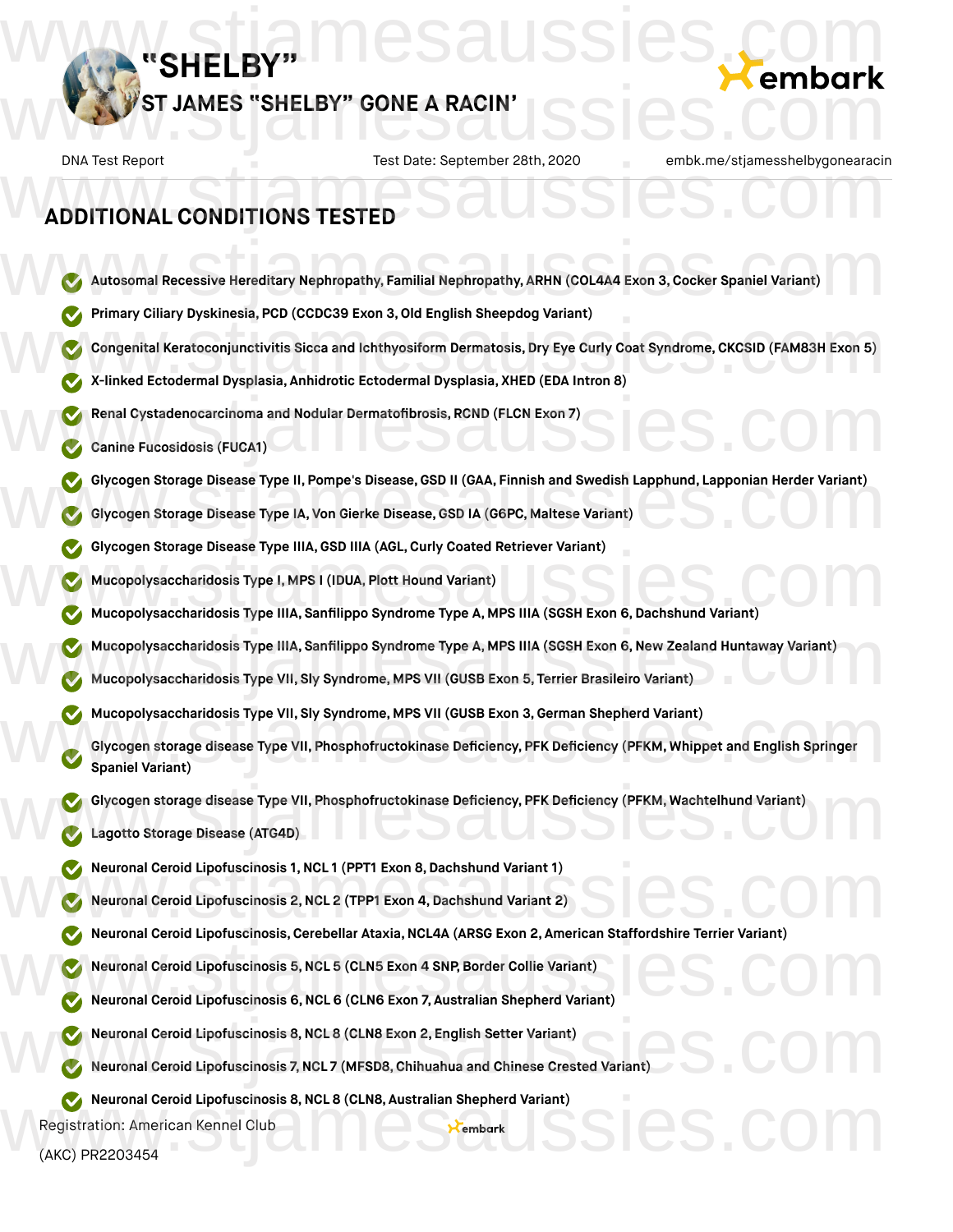

## **ADDITIONAL CONDITIONS TESTED**

(AKC) PR2203454

**Neuronal Ceroid Lipofuscinosis 10,NCL 10 (CTSD Exon 5, American Bulldog Variant) Neuronal Ceroid Lipofuscinosis 5,NCL 5 (CLN5 Exon 4 Deletion,Golden Retriever Variant) Adult-Onset Neuronal Ceroid Lipofuscinosis,NCL A,NCL 12 (ATP13A2, Tibetan Terrier Variant) Late-Onset Neuronal Ceroid Lipofuscinosis,NCL 12 (ATP13A2, Australian Cattle Dog Variant) GM1 Gangliosidosis (GLB1 Exon 15, Shiba Inu Variant) GM1 Gangliosidosis (GLB1 Exon 15, Alaskan Husky Variant) GM1 Gangliosidosis (GLB1 Exon 2, Portuguese Water Dog Variant) GM2 Gangliosidosis (HEXA, Japanese Chin Variant) Globoid Cell Leukodystrophy, Krabbe disease (GALC Exon 5, Terrier Variant) Autosomal Recessive Amelogenesis Imperfecta, Familial Enamel Hypoplasia (ENAM Deletion, Italian Greyhound Variant) Autosomal Recessive Amelogenesis Imperfecta, Familial Enamel Hypoplasia (ENAM SNP, Parson Russell Terrier Variant)** www.stjamesaussies.com **Persistent Mullerian Duct Syndrome, PMDS (AMHR2) Deafness and Vestibular Syndrome of Dobermans, DVDob, DINGS (MYO7A) Shar-Pei Autoinflammatory Disease, SPAID, Shar-Pei Fever (MTBP) Alaskan Husky Encephalopathy, Subacute Necrotizing Encephalomyelopathy (SLC19A3) Alexander Disease (GFAP) Cerebellar Abiotrophy,Neonatal Cerebellar Cortical Degeneration,NCCD (SPTBN2,Beagle Variant) Cerebellar Abiotrophy, Neonatal Cerebellar Cortical Degeneration, NCCD (SPTBN2, Beagle Variant)<br>
www.screbellar Ataxia, Progressive Early-Onset Cerebellar Ataxia (SEL1L, Finnish Hound Variant)<br>
www.screbellar Ataxia, Prog Cerebellar Hypoplasia (VLDLR, Eurasier Variant) Spinocerebellar Ataxia, Late-Onset Ataxia, LoSCA (CAPN1) Spinocerebellar Ataxia with Myokymia and/or Seizures (KCNJ10) Hereditary Ataxia,Cerebellar Degeneration (RAB24,Old English Sheepdog and Gordon Setter Variant) Benign Familial Juvenile Epilepsy, Remitting Focal Epilepsy (LGI2) Fetal-Onset Neonatal Neuroaxonal Dystrophy (MFN2,Giant Schnauzer Variant) Hypomyelination and Tremors (FNIP2, Weimaraner Variant)** Registration: American Kennel Club Weuronal Ceroid Lipofuscinosis 10, NCL 10 (CTSD Exon 5, American Bulldog Variant) Weuronal Ceroid Lipofuscinosis 5, NCL 5 (CLN5 Exon 4 Deletion, Golden Retriever Variant)<br>Adult-Onset Neuronal Ceroid Lipofuscinosis, NCL A, NCL 12 (ATP13A2, Tibetan Terrier Variant)<br>Late-Onset Neuronal Ceroid Lipofuscinosi WE GM1 Gangliosidosis (GLB1 Exon 15, Shiba Inu Variant)<br>C GM1 Gangliosidosis (GLB1 Exon 15, Alaskan Husky Variant)<br>C COM www.stjamesaussies.com Weisistent Mullerian Duct Syndrome, PMDS (AMHR2)<br>Deafness and Vestibular Syndrome of Dobermans, DVDob, DINGS (MYO7A) Shar-Pei Autoinflammatory Disease, SPAID, Shar-Pei Fever (MTBP)<br>Alaskan Husky Encephalopathy, Subacute Necrotizing Encephalomyelopathy (SLC19A3) Weise Communist (September 2013)<br>Sepinocerebellar Ataxia, Late-Onset Ataxia, Losca (CAPN1)<br>SSICS COMMUNIST Spinocerebellar Ataxia with Myokymia and/or Seizures (KCNJ10)<br>Hereditary Ataxia, Cerebellar Degeneration (RAB24, Old English Sheepdog and Gordon Setter Variant) We Benigh Familial Juvenile Epilepsy, Remitting Focal Epilepsy (LGI2)<br>
Etal-Onset Neonatal Neuroaxonal Dystrophy (MFN2, Giant Schnauzer Variant)<br>
Mypomyelination and Tremors (FNIP2, Weimaraner Variant)  $\epsilon$ embark $\cup$  SSIeS.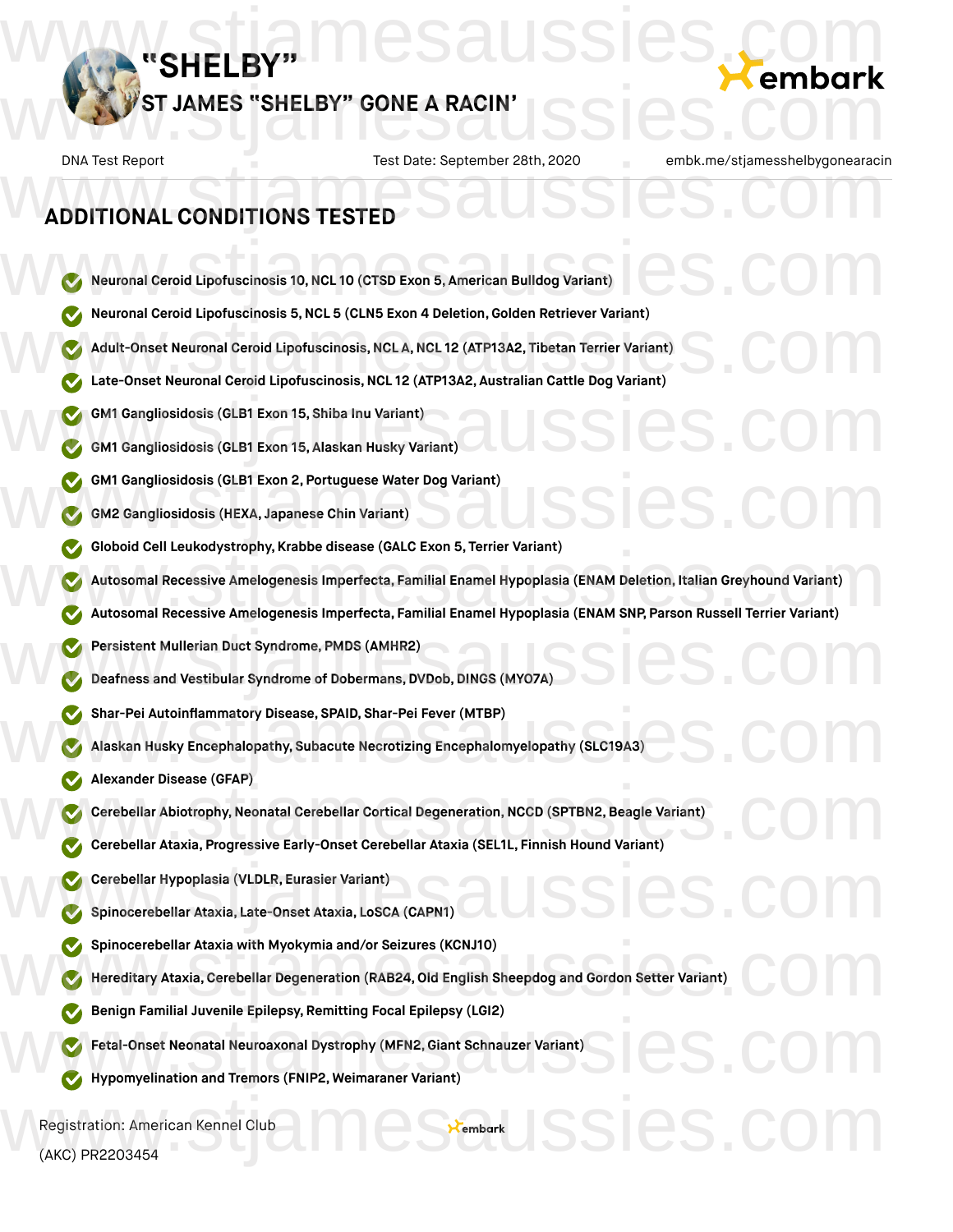

# **ADDITIONAL CONDITIONS TESTED** DNA Test Report Test Date: September 28th, 2020 embk.me/stjamesshelbygonearacii<br>ADDITIONAL CONDITIONS TESTED

- **Shaking Puppy Syndrome, X-linked Generalized Tremor Syndrome (PLP1, English Springer Spaniel Variant)** Shaking Puppy Syndrome, X-linked Generalized Tremor Syndrome (PLP1, English Springer Spaniel Variant)
	- **Neuroaxonal Dystrophy,NAD (TECPR2, Spanish Water Dog Variant)**
	- **Neuroaxonal Dystrophy,NAD (VPS11, Rottweiler Variant)**
- **Lines and Starford Bandary Meuroaxonal Dystrophy, NAD (TECPR2, Spanish Water Dog Variant)**<br>
We L-2-Hydroxyglutaricaciduria, L2HGA (L2HGDH, Staffordshire Bull Terrier Variant)<br>
We L-2-Hydroxyglutaricaciduria, L2HGA (L2HGDH
	- **Polyneuropathy (NDRG1 Deletion,Greyhound Variant)**
- **Alaskan Malamute Polyneuropathy, AMPN (NDRG1 SNP)** We Polyneuropathy (NDRG1 Deletion, Greyhound Variant)<br>Malaskan Malamute Polyneuropathy, AMPN (NDRG1 SNP)<br>Malaskan Malamute Polyneuropathy, AMPN (NDRG1 SNP)<br>Malaskan Malamute Polyneuropathy, AMPN (NDRG1 SNP)
- **Narcolepsy (HCRTR2 Intron 6, Labrador Retriever Variant)** W Narcolepsy (HCRTR2 Intron 6, Labrador Retriever Variant)<br>W Narcolepsy (HCRTR2 Exon 1, Dachshund Variant)<br>W Narcolepsy (HCRTR2 Exon 1, Dachshund Variant)
	- **Narcolepsy (HCRTR2 Exon 1,Dachshund Variant)**
	- **Progressive Neuronal Abiotrophy,Canine Multiple System Degeneration,CMSD (SERAC1 Exon 15, Kerry Blue Terrier Variant)**
	- **Progressive Neuronal Abiotrophy,Canine Multiple System Degeneration,CMSD (SERAC1 Exon 4, Chinese Crested Variant)**
- **Juvenile Laryngeal Paralysis and Polyneuropathy, Polyneuropathy with Ocular Abnormalities and Neuronal Vacuolation, POANV (RAB3GAP1, Rottweiler Variant)** © Progressive Neuronal Abiotrophy, Canine Multiple System Degeneration, CMSD (SERAC1 Exon 15, Kerry Blue Terrier Variant)<br>Progressive Neuronal Abiotrophy, Canine Multiple System Degeneration, CMSD (SERAC1 Exon 4, Chinese (RAB3GAP1, Rottweiler Variant)<br>Hereditary Sensory Autonomic Neuropathy, Acral Mutilation Syndrome, AMS (GDNF-AS, Spaniel and Pointer Variant)

**Embark SSIES.C.** 

- **Hereditary Sensory Autonomic Neuropathy, Acral Mutilation Syndrome, AMS (GDNF-AS, Spaniel and Pointer Variant)**
- **Juvenile-Onset Polyneuropathy, Leonberger Polyneuropathy 1, LPN1 (LPN1, ARHGEF10)**
- **Juvenile Myoclonic Epilepsy (DIRAS1)**
- **Juvenile-Onset Polyneuropathy, Leonberger Polyneuropathy 2, LPN2 (GJA9)** Suivenile-Onset Polyneuropathy, Leonberger Polyneuropathy 1, LPN1 (LPN1, ARHGEF10)<br>
Suivenile Myoclonic Epilepsy (DIRAS1)<br>
Suivenile-Onset Polyneuropathy, Leonberger Polyneuropathy 2, LPN2 (GJA9)
- **Spongy Degeneration with Cerebellar Ataxia 1, SDCA1, SeSAME/EAST Syndrome (KCNJ10)** Spongy Degeneration with Cerebellar Ataxia 1, SDCA1, SeSAME/EAST Syndrome (KCNJ10)<br>Spongy Degeneration with Cerebellar Ataxia 2, SDCA2 (ATP1B2)
	- **Spongy Degeneration with Cerebellar Ataxia 2, SDCA2 (ATP1B2)**
	- **Dilated Cardiomyopathy, DCM1 (PDK4, Doberman Pinscher Variant 1)**
- **Dilated Cardiomyopathy, DCM2 (TTN, Doberman Pinscher Variant 2)** Dilated Cardiomyopathy, DCM1 (PDK4, Doberman Pinscher Variant 1)<br>Dilated Cardiomyopathy, DCM2 (TTN, Doberman Pinscher Variant 2)<br>Company (VONO3)
	- **Long QT Syndrome (KCNQ1)**
- **Muscular Dystrophy (DMD,Cavalier King Charles Spaniel Variant 1)** We Long GT Syndrome (KCNGT)<br>Www.stular Dystrophy (DMD, Cavalier King Charles Spaniel Variant 1)<br>Www.stular Dystrophy (DMD, Golden Retriever Variant)
	- **Muscular Dystrophy (DMD,Golden Retriever Variant)**
- **Limb Girdle Muscular Dystrophy (SGCD, Boston Terrier Variant)** Limb Girdle Muscular Dystrophy (SGCD, Boston Terrier Variant)<br>Contronuclear Myopathy, CNM (PTPLA)
	- **Centronuclear Myopathy,CNM (PTPLA)**
	- **Exercise-Induced Collapse, EIC (DNM1)**
	- Registration: American Kennel Club

(AKC) PR2203454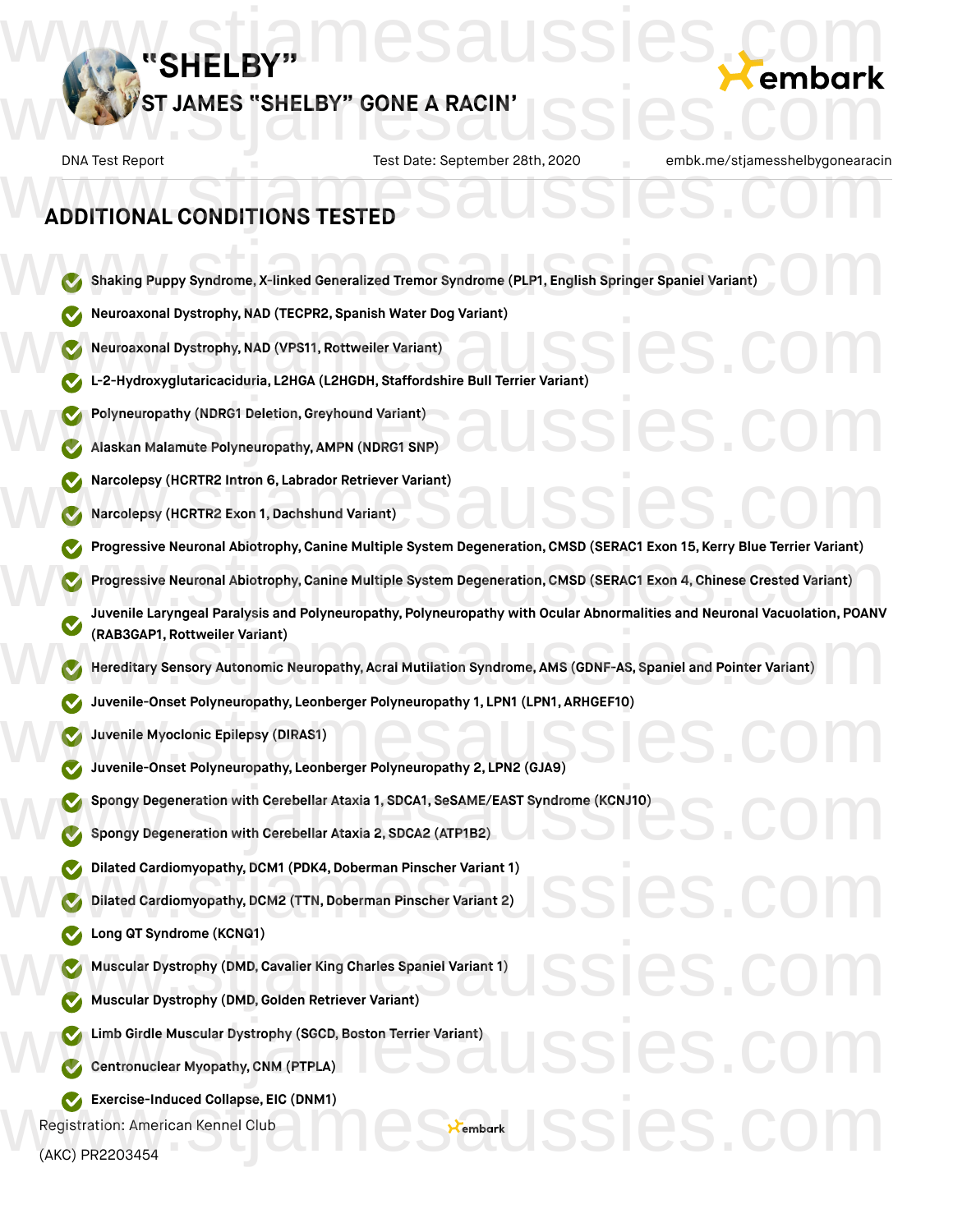

## **ADDITIONAL CONDITIONS TESTED**

- **Inherited Myopathy of Great Danes (BIN1) Myostatin Deficiency,Bully Whippet Syndrome (MSTN) Myotonia Congenita (CLCN1 Exon 7, Miniature Schnauzer Variant) Myotonia Congenita (CLCN1 Exon 23, Australian Cattle Dog Variant) Myotubular Myopathy 1, X-linked Myotubular Myopathy, XL-MTM (MTM1, Labrador Retriever Variant) Hypocatalasia, Acatalasemia (CAT) Pyruvate Dehydrogenase Deficiency (PDP1, Spaniel Variant) Malignant Hyperthermia (RYR1) Imerslund-Grasbeck Syndrome, Selective Cobalamin Malabsorption (CUBN Exon 53,Border Collie Variant) Imerslund-Grasbeck Syndrome, Selective Cobalamin Malabsorption (CUBN Exon 8,Beagle Variant) Inherited Selected Cobalamin Malabsorption with Proteinuria (CUBN, Komondor Variant) Lundehund Syndrome (LEPREL1) Congenital Myasthenic Syndrome, CMS** (CHAT, Old Danish Pointing Dog Variant) **Congenital Myasthenic Syndrome, CMS (COLQ, Labrador Retriever Variant)**<br>
Congenital Myasthenic Syndrome, CMS (CHRNE, Jack Russell Terrier Variant)<br>
www.stiamesaussies.com **Congenital Myasthenic Syndrome,CMS (CHRNE, Jack Russell Terrier Variant) Episodic Falling Syndrome (BCAN) Paroxysmal Dyskinesia, PxD (PIGN) Dystrophic Epidermolysis Bullosa (COL7A1,Golden Retriever Variant) Dystrophic Epidermolysis Bullosa (COL7A1,Central Asian Shepherd Dog Variant) Ectodermal Dysplasia, Skin Fragility Syndrome (PKP1, Chesapeake Bay Retriever Variant) Ichthyosis, Epidermolytic Hyperkeratosis (KRT10, Terrier Variant) Ichthyosis, ICH1 (PNPLA1,Golden Retriever Variant) Ichthyosis (SLC27A4,Great Dane Variant) Ichthyosis (NIPAL4, American Bulldog Variant) Focal Non-Epidermolytic Palmoplantar Keratoderma, Pachyonychia Congenita (KRT16, Dogue de Bordeaux Variant)** We Inherited Myopathy of Great Danes (BIN1) CSAUSSICS. COM Myostatin Deficiency, Bully Whippet Syndrome (MSTN)<br>Myotonia Congenita (CLCN1 Exon 7, Miniature Schnauzer Variant)<br>Myotonia Congenita (CLCN1 Exon 23, Australian Cattle Dog Variant) Wyotubular Myopathy 1, X-linked Myotubular Myopathy, XL-MTM (MTM1, Labrador Retriever Variant)<br>Hypocatalasia, Acatalasemia (CAT) W Pyruvate Dehydrogenase Deficiency (PDP1, Spaniel Variant)<br>W Malignant Hyperthermia (RYR1) Manusland - Grasbeck Syndrome, Selective Cobalamin Malabsorption (CUBN Exon 53, Border Collie Variant)<br>Imerslund - Grasbeck Syndrome, Selective Cobalamin Malabsorption (CUBN Exon 8, Beagle Variant)<br>Inherited Selected Cobal Episodic Falling Syndrome (BCAN)<br>
We Paroxysmal Dyskinesia, PxD (PIGN)<br>
We Dystrophic Epidermolysis Bullosa (COL7A1, Golden Retriever Variant)<br>
We Dystrophic Epidermolysis Bullosa (COL7A1, Golden Retriever Variant) W Dystrophic Epidermolysis Bullosa (COL7A1, Central Asian Shepherd Dog Variant)<br>Ectodermal Dysplasia, Skin Fragility Syndrome (PKP1, Chesapeake Bay Retriever Variant) Unchthyosis, Epidermolytic Hyperkeratosis (KRT10, Terrier Variant)<br>
Unchthyosis, ICH1 (PNPLA1, Golden Retriever Variant)<br>
Charles (SLOCT44, Out Dave Variant)
	-

Registration: American Kennel Club (AKC) PR2203454 Registration: American Kennel Club<br>(AKC) PR2203454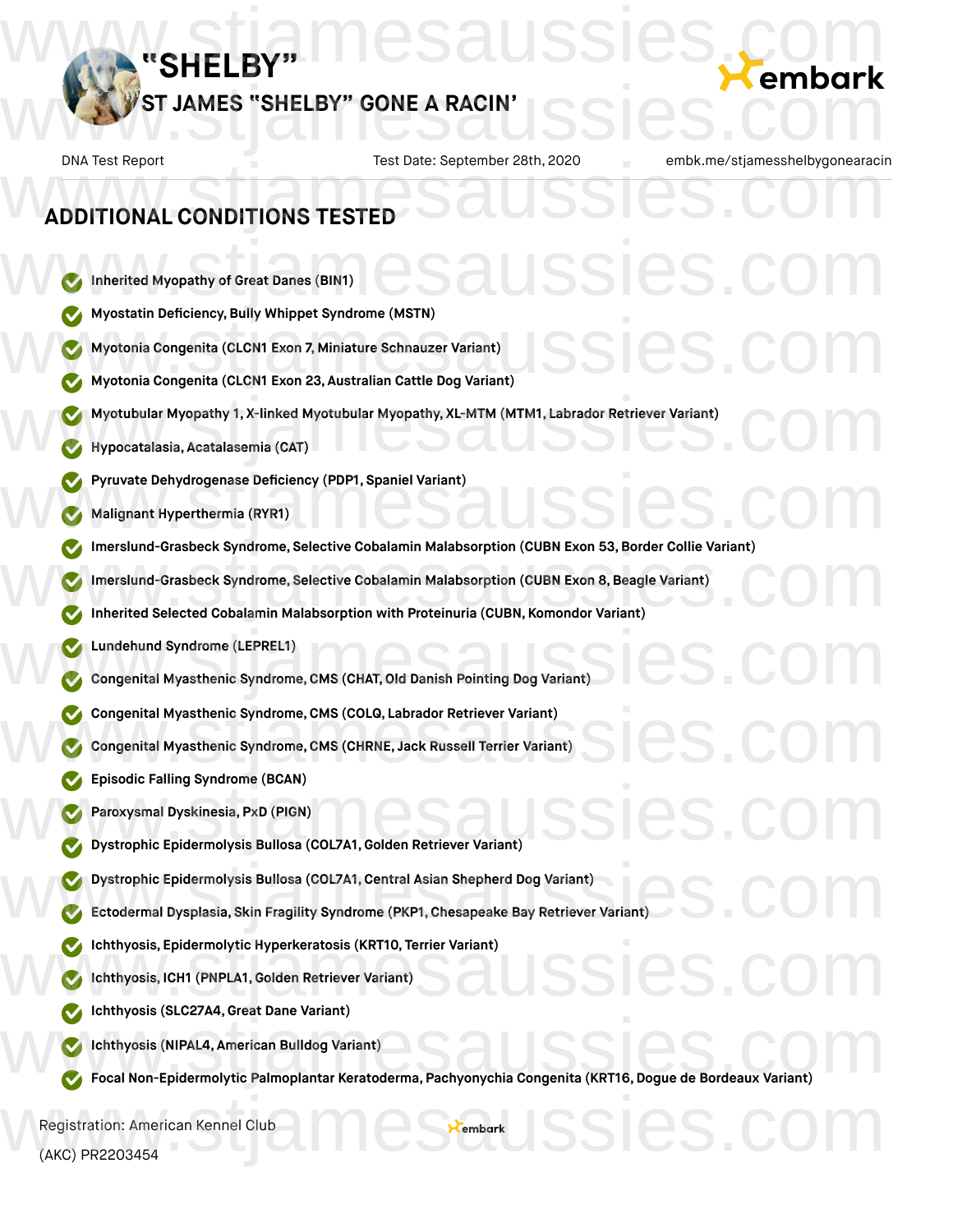

DNA Test Report Test Date: September 28th, 2020 embk.me/stjamesshelbygonearacin **Hereditary Footpad Hyperkeratosis (FAM83G, Terrier and Kromfohrlander Variant) Hereditary Nasal Parakeratosis,HNPK (SUV39H2) Musladin-Lueke Syndrome, MLS (ADAMTSL2) Oculocutaneous Albinism,OCA (SLC45A2, Pekingese Variant) Bald Thigh Syndrome (IGFBP5) Cleft** Lip and/or Cleft Palate (ADAMTS20, Nova Scotia Duck Tolling Retriever Variant) **Hereditary Vitamin D-Resistant Rickets (VDR) Osteogenesis Imperfecta,Brittle Bone Disease (COL1A2,Beagle Variant) Osteogenesis Imperfecta,Brittle Bone Disease (SERPINH1, Dachshund Variant) Osteogenesis Imperfecta,Brittle Bone Disease (COL1A1,Golden Retriever Variant) Skeletal Dysplasia 2, SD2 (COL11A2, Labrador Retriever Variant) Craniomandibular Osteopathy,CMO (SLC37A2) Chondrodystrophy** (ITGA10, Norwegian Elkhound and Karelian Bear Dog Variant) **ADDITIONAL CONDITIONS TESTED** DNA Test Report Test Date: September 28th, 2020 embk.me/stjamesshelbygonearacii<br>ADDITIONAL CONDITIONS TESTED Weiler Hereditary Footpad Hyperkeratosis (FAM83G, Terrier and Kromfohrlander Variant) Wereditary Nasal Parakeratosis, HNPK (SUV39H2)<br>
Wereditary Nasal Parakeratosis, HNPK (SUV39H2)<br>
Wereditary Nasal Parakeratosis, HNPK (SUV39H2)<br>
Wereditary Nasal Parakeratosis, HNPK (SUV39H2)<br>
COM We Hereditary Vitamin D-Resistant Rickets (VDR)<br>
Osteogenesis Imperfecta, Brittle Bone Disease (COL1A2, Beagle Variant)<br>
Osteogenesis Imperfecta, Brittle Bone Disease (COL1A2, Beagle Variant) Osteogenesis Imperfecta, Brittle Bone Disease (SERPINH1, Dachshund Variant)<br>
Osteogenesis Imperfecta, Brittle Bone Disease (COL1A1, Golden Retriever Variant)<br>
Skeletal Dysplasia 2, SD2 (COL11A2, Labrador Retriever Variant) ww.stjamesaussies.c w.stjamesaussies.com ww.stjamesaussies. w.stjamesaussies.c w.stjamesaussies.co  $x<sub>ember</sub>$  SSIes.